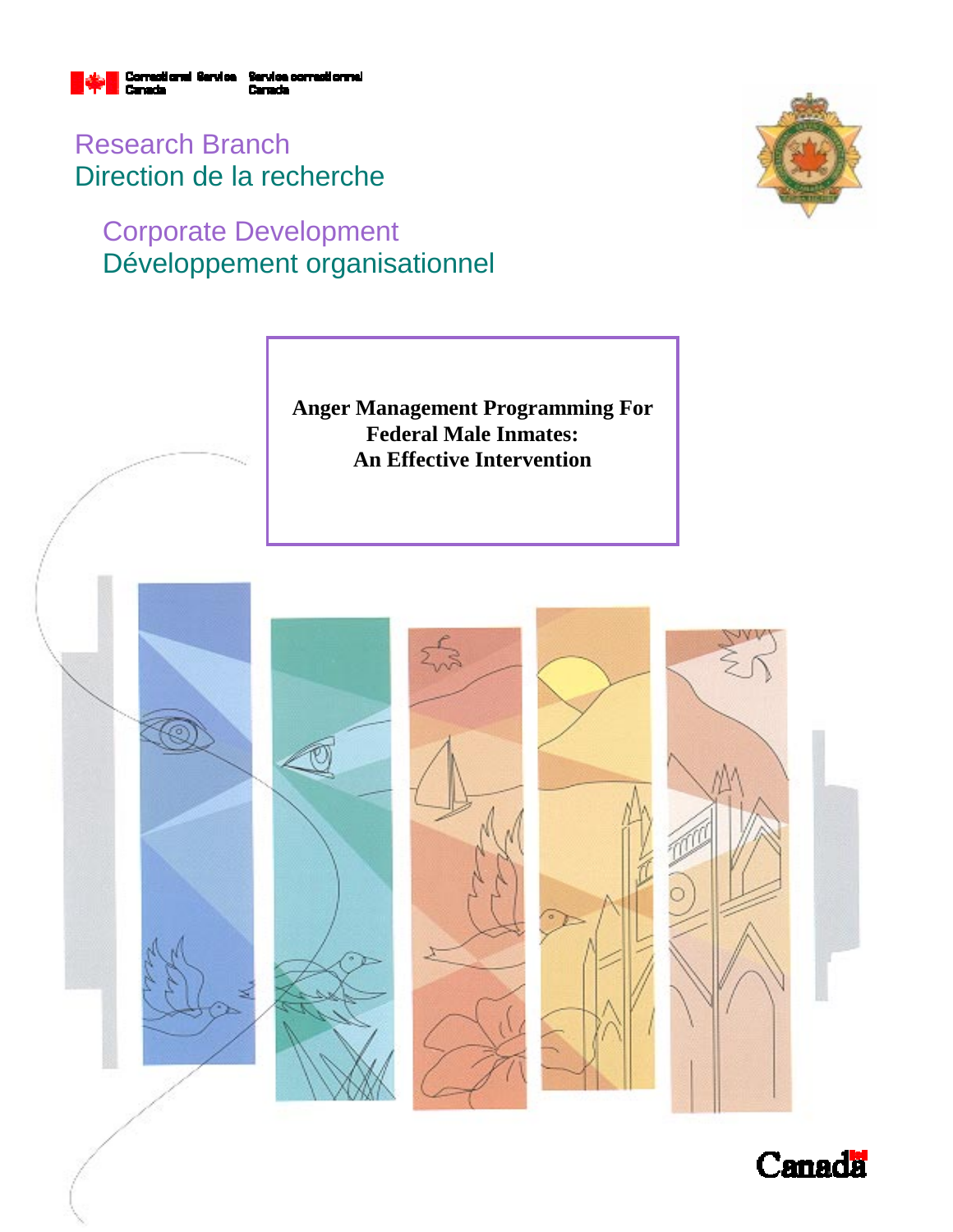# **ANGER MANAGEMENT PROGRAMMING FOR FEDERAL MALE INMATES:**

## **AN EFFECTIVE INTERVENTION**

by Craig Dowden, Kelley Blanchette, and Ralph Serin

Research Branch

Correctional Service Canada

April, 1999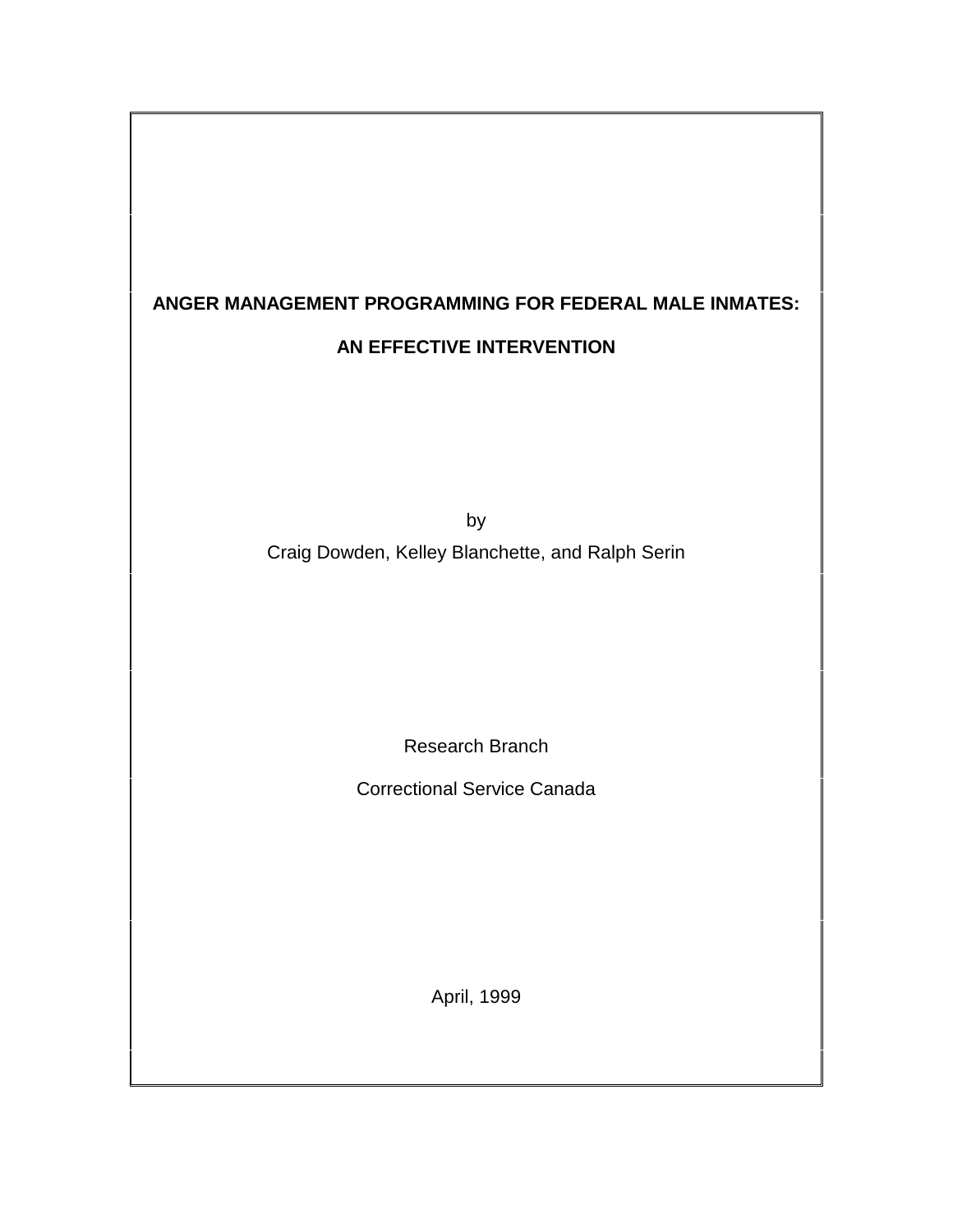#### **EXECUTIVE SUMMARY**

It has been suggested that violent crime is more severe than other forms of criminal activity because of the harm to the victim as well as the greater costs incurred by society. Despite these concerns, very few treatment programs have been introduced which specifically target violent offenders. However, of those programs currently available, Anger Management appears to be the intervention of choice for this population. Unfortunately, there have been relatively few controlled studies that have evaluated the effectiveness of Anger Management programs with violent offenders.

This investigation compared a matched sample of 110 male federal offenders who completed the institutional Anger Management program to an untreated comparison group, the majority (86%) of whom were matched to the treatment group on age, Statistical Information on Recidivism (SIR) risk group and major admitting offence. Where it was not possible to match on all three criteria (14%), offenders were matched on age and SIR risk group. In comparing groups on post-release outcome criteria (non-violent and violent recidivism), survival analysis was used to equate groups for time-at-risk in the community.

The first set of comparisons compared 'treated' to 'comparison' subjects on non-violent recidivism (defined as any new conviction for a non-violent offence). Both groups of inmates were divided into higher- versus lower-risk groups based on SIR risk group ratings. Results revealed that for the lower-risk cases (n=54), completion of the Anger Management program was not significantly associated with reduced levels of non-violent re-offending. However, when analyses focused on higher-risk cases (n=56), significant reductions in non-violent recidivism were found. This translated into a 69% reduction in nonviolent recidivism (i.e. 39.3% recidivism rate for the comparison group versus 12.5% of the Anger Management group).

Although the analyses of non-violent recidivism produced some encouraging results, the primary goal of Anger Management programs is to

ii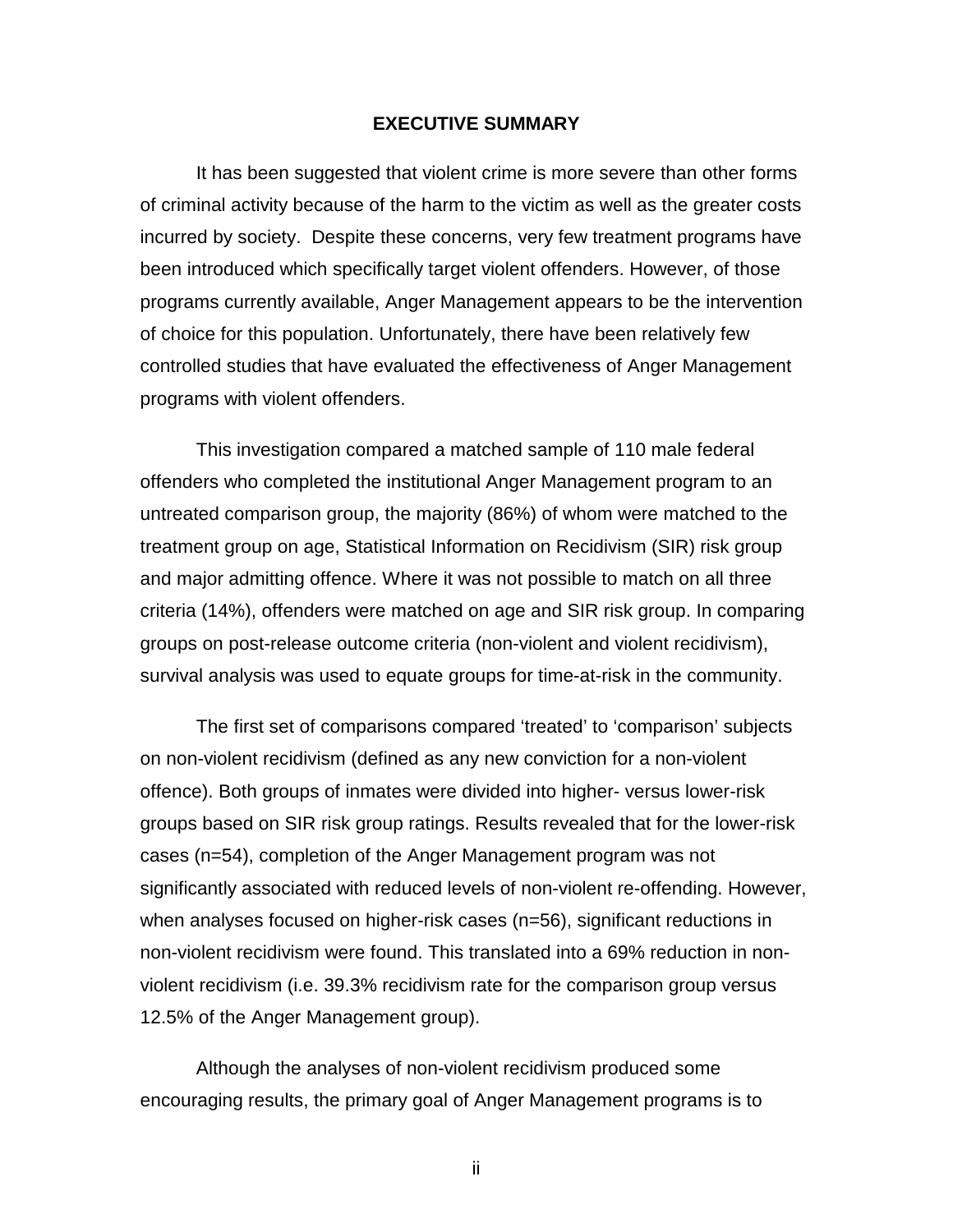reduce violent recidivism. Accordingly, groups were also compared on violent recidivism. As expected, completion of the Anger Management program failed to produce significant reductions in violent recidivism among lower-risk cases (base rate =7.4%). However, for the higher-risk group, completion of the Anger Management program was associated with significant reductions in violent reoffending. This translated into an 86% reduction in violent re-offending (25% violent recidivism rate for the control group versus 3.6% for the Anger Management group).

Another interesting finding was that some of the pre-post change scores on assessment measures were significantly correlated with reductions in both nonviolent and violent recidivism. For non-violent recidivism, a decrease in "State Anger" was associated with a significant decrease in re-offending. Not surprisingly, when the outcome measure used was violent recidivism, more statistically significant associations were found. Analyses revealed that change scores on three of the six sub-scales were associated with violent re-offending. More specifically, increased insight into anger problems, increased knowledge of anger management skills and increased anger self-competence were each associated with significant reductions in violent re-offending. Again, these results suggest that positive treatment-related change is associated with more positive post-release outcome.

To conclude, the present study highlights several important points. First, the results demonstrate that institutional Anger Management programs show promise for reducing recidivism. Second, the results support the risk principle of case classification. The risk principle states that the most intensive levels of service should be reserved for the higher-risk cases whereas the lower-risk cases should receive minimal intervention and supervision. The findings of the current outcome study strongly support the delivery of treatment resources to higher-risk as opposed to lower-risk cases. Jointly, these findings point to the relative importance of pre-treatment assessment and appropriate designation of high and low-risk offenders to varying levels of treatment services.

iii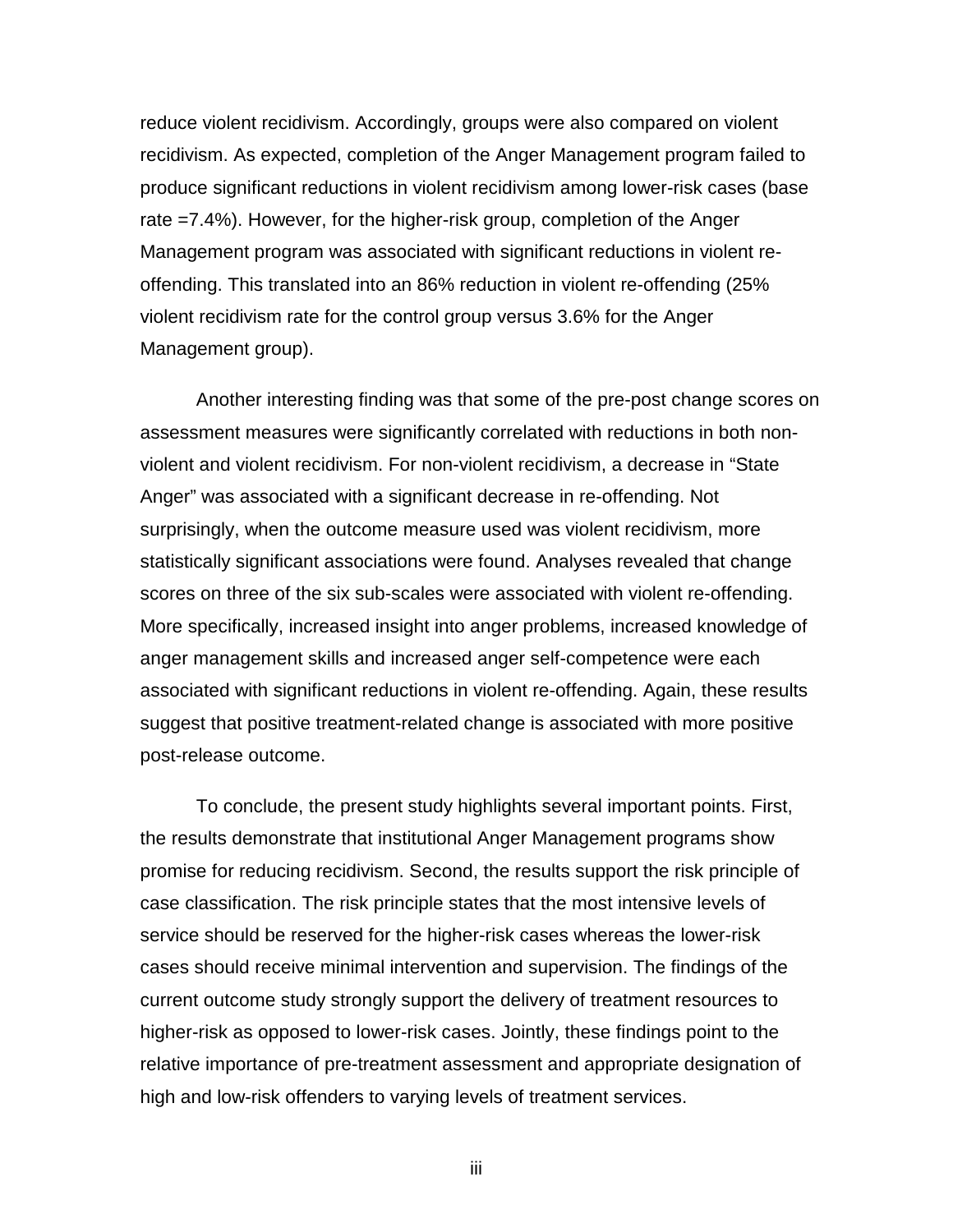## **TABLE OF CONTENTS**

| THE EFFECTIVENESS OF AN INSTITUTIONAL ANGER MANAGEMENT |  |  |  |  |
|--------------------------------------------------------|--|--|--|--|
|                                                        |  |  |  |  |
|                                                        |  |  |  |  |
|                                                        |  |  |  |  |
|                                                        |  |  |  |  |
|                                                        |  |  |  |  |
|                                                        |  |  |  |  |
|                                                        |  |  |  |  |
|                                                        |  |  |  |  |
|                                                        |  |  |  |  |
|                                                        |  |  |  |  |
|                                                        |  |  |  |  |
|                                                        |  |  |  |  |
|                                                        |  |  |  |  |
|                                                        |  |  |  |  |
|                                                        |  |  |  |  |
|                                                        |  |  |  |  |
|                                                        |  |  |  |  |
|                                                        |  |  |  |  |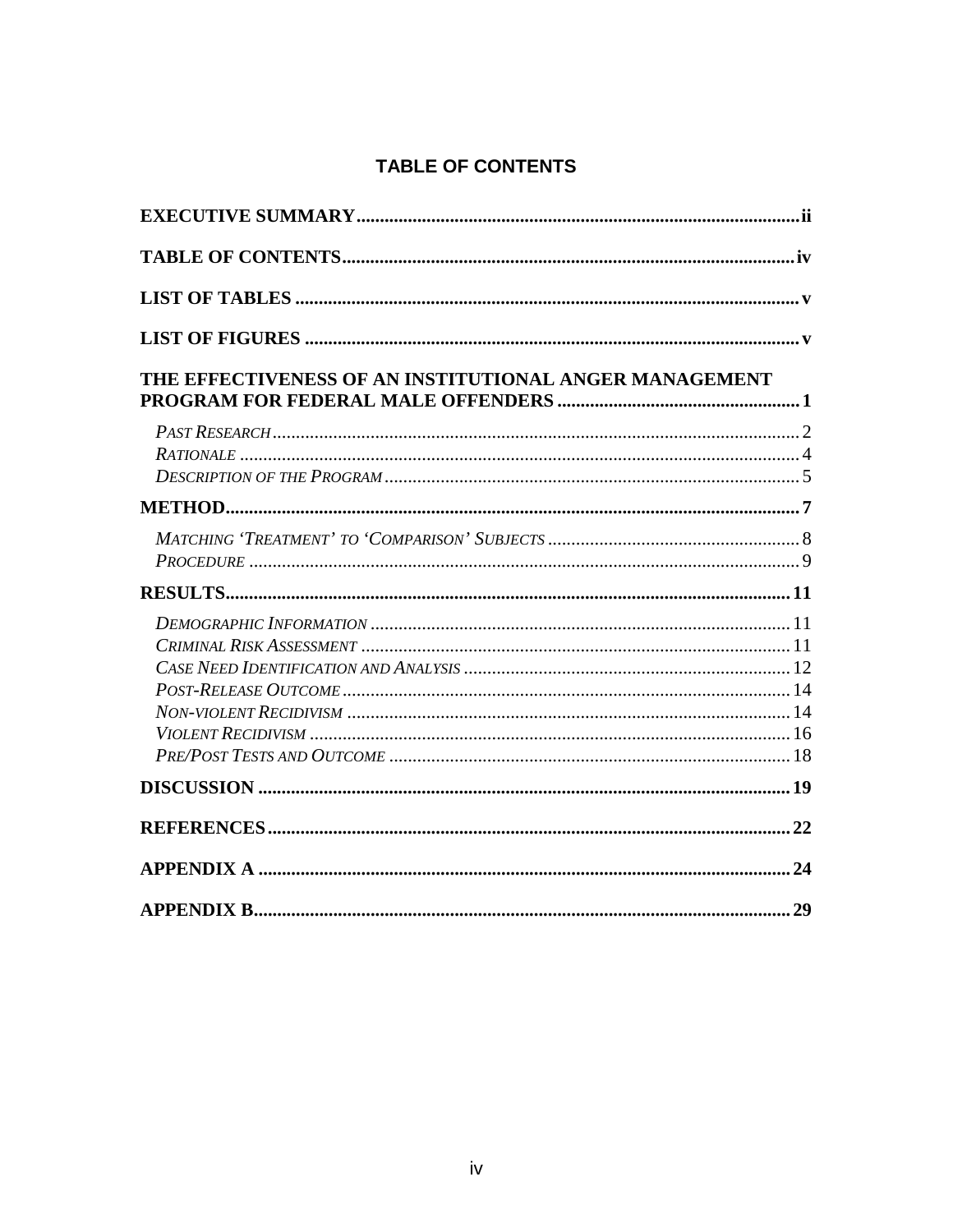## **LIST OF TABLES**

| Table 1: Overall Need Ratings for Anger Management and Comparison |  |
|-------------------------------------------------------------------|--|
|                                                                   |  |

## **LIST OF FIGURES**

| Figure 1: Comparison of Non-violent Recidivism Survival Rates for the<br>High-Risk Anger Management and Matched Comparison Group |  |
|----------------------------------------------------------------------------------------------------------------------------------|--|
| Figure 2: Comparison of Violent Recidivism Survival Rates for the<br>High-Risk Anger Management and Matched Comparison Group     |  |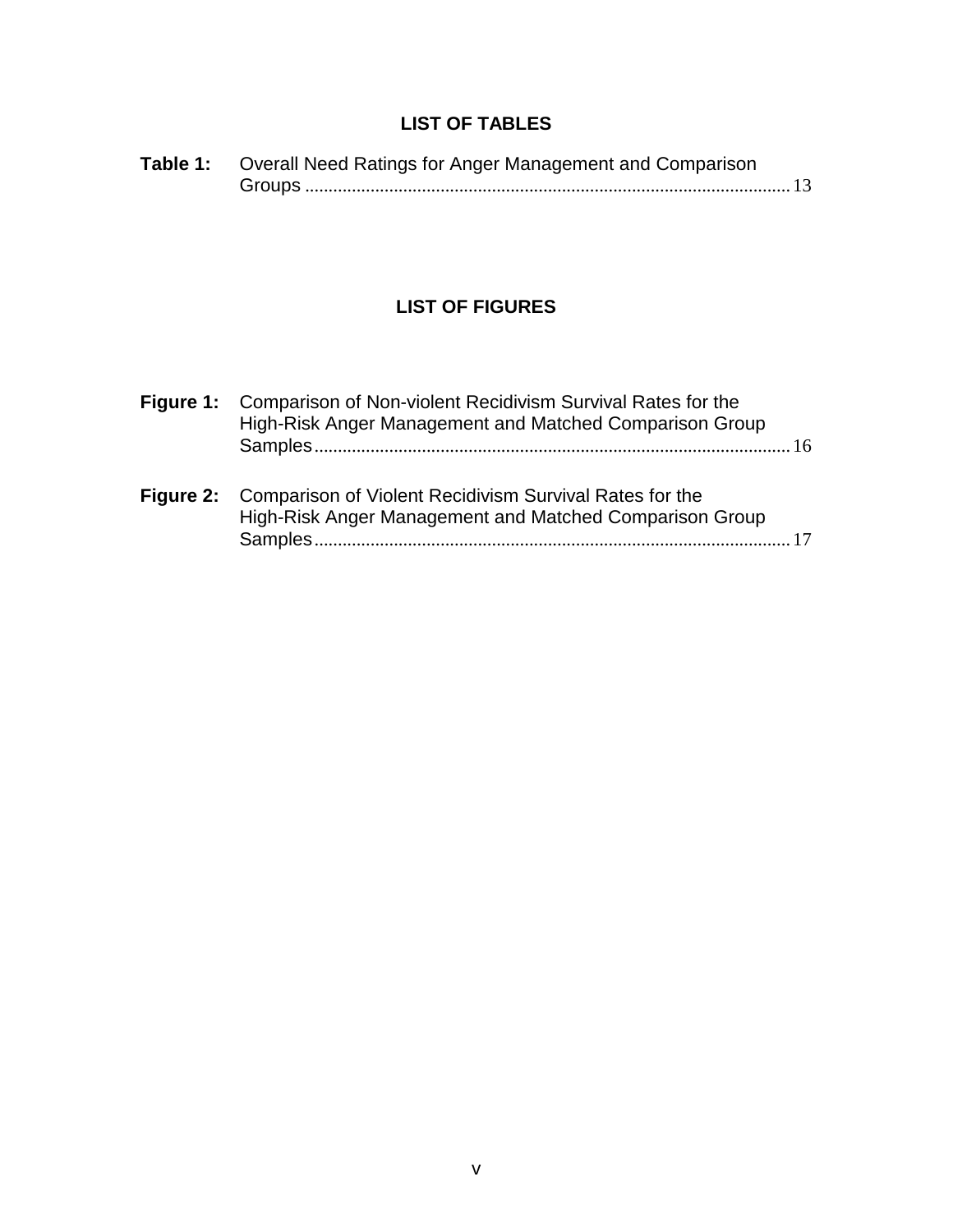## **THE EFFECTIVENESS OF AN INSTITUTIONAL ANGER MANAGEMENT PROGRAM FOR FEDERAL MALE OFFENDERS**

Within Canada, violent crimes account for a relatively small proportion of the criminal activity reported to the police each year. A recent review of the trends in violent offending in Canada reported that of the 2.7 million criminal acts committed in 1995, 10% of them involved violence. More importantly, minor (level 1) assaults accounted for the majority (60%) of all violent crime. However, an equally important finding from this study was that Canadians are more concerned about violent crime than any other form of criminal activity (Johnson & Boe, 1997).

Accordingly, violent crime is more severe than other forms of criminal activity because of the harm to the victim as well as the greater costs incurred by society (Smiley, Mulloy & Brown, 1997). Surprisingly, despite these concerns, relatively few treatment programs appear to be aimed specifically at violent offenders (Smiley, Mulloy & Brown, 1997). The importance of providing adequate correctional treatment resources for this population is highlighted in a study that examined violent federal offenders within Canada (Motiuk & Belcourt, 1997). Motiuk and Belcourt (1997) reported that federal offenders with violent offence histories were significantly more likely to be returned to federal custody (with a new offence or parole violation) than non-violent offenders. Importantly, violent offenders were also reincarcerated for a new violent offence at a significantly higher rate than their non-violent counterparts.

Over the past few years, the amount of research focusing on violent offenders has increased. For example, an entire issue of Forum on Corrections Research (1997) was dedicated to assessment and treatment of violent offenders. In addition, several internal Correctional Service of Canada reports have focused on the development of specialized treatment strategies for violent offenders (Correctional Service Canada, 1995; Serin, 1994).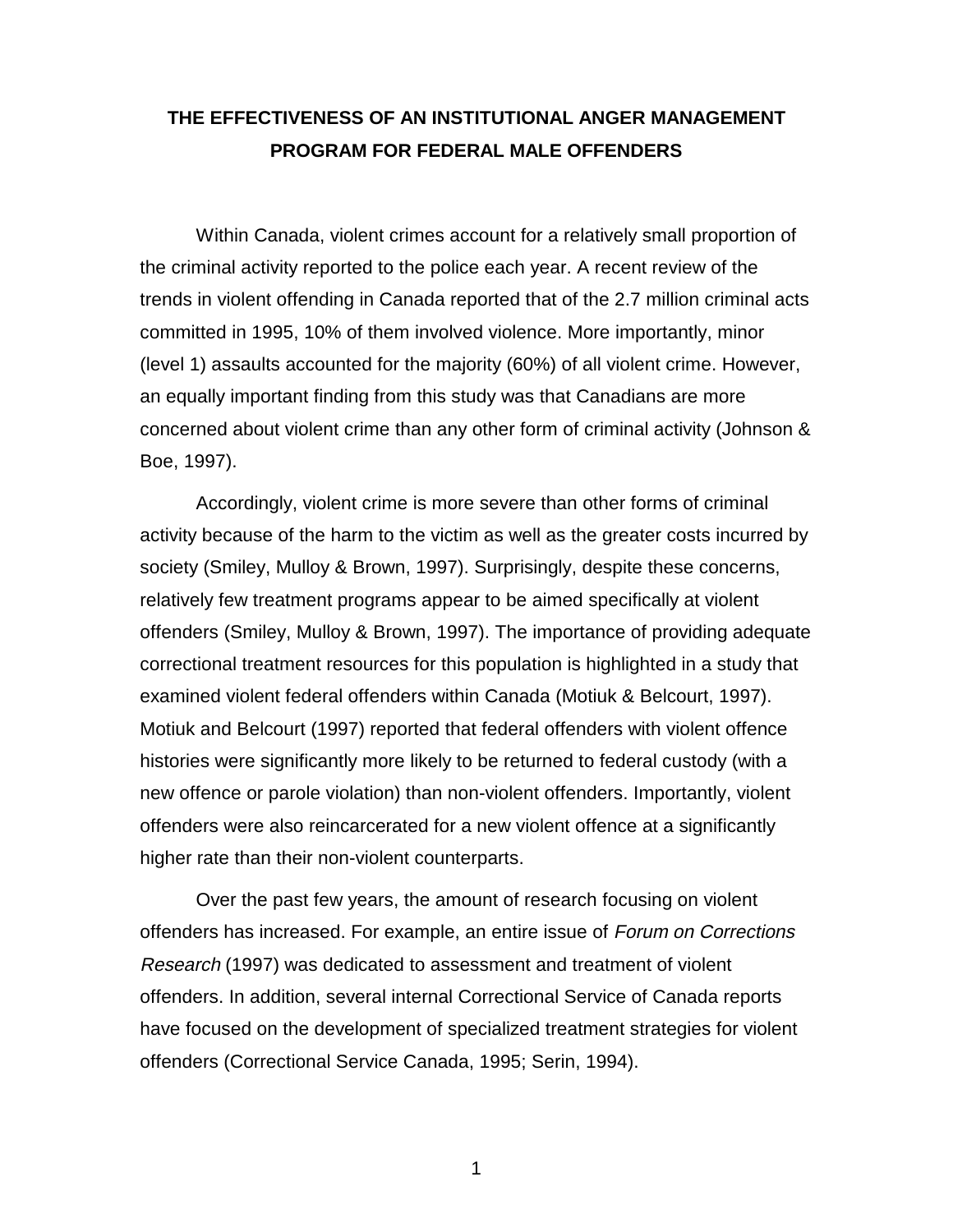Although very few treatment programs have been specifically designed for violent offenders, Anger Management seems to be the program of choice for dealing with this population (Serin, 1994). For example, a recent survey of the types of federal treatment programs offered to violent offenders revealed that Anger Management programs were the most frequently used intervention strategy within Canadian institutions (Serin & Brown, 1997). More specifically, Anger Management programs were offered by 31% of the institutions that responded. The prevalence of Anger Management programs was almost twice as high as that reported for the next most frequently used intervention strategy (Living without Violence).

Although Anger Management appears to be one of the most common forms of intervention offered to offender populations, very little treatment outcome research has been provided to formally evaluate its impact on recidivism (Hughes, 1993; Hunter, 1993; Serin, 1994). This is surprising given the current emphasis on "what works" and the call for empirically-validated intervention strategies. It may be that the strong intuitive appeal of this form of programming accounts for its popularity. For example, Hughes (1993) argued that Anger Management programs are widely adopted because of the underlying belief that feelings of anger, hostility and aggression are responsible for antisocial and criminal behavior and are especially important precursors to violent acts.

#### **Past Research**

Hughes (1993) conducted one of the first controlled outcome studies on the effectiveness of Anger Management programming for offenders. The author examined the effectiveness of an institutional Anger Management program by comparing recidivism data for a sample of treatment completers (n=52) to an unmatched waiting list control group  $(n=27)$ . Although the non-violent and violent recidivism rates were somewhat lower for the treatment group, these differences did not reach statistical significance. However, Hughes (1993) noted that the reductions in violent re-offending in the treatment group approached significance.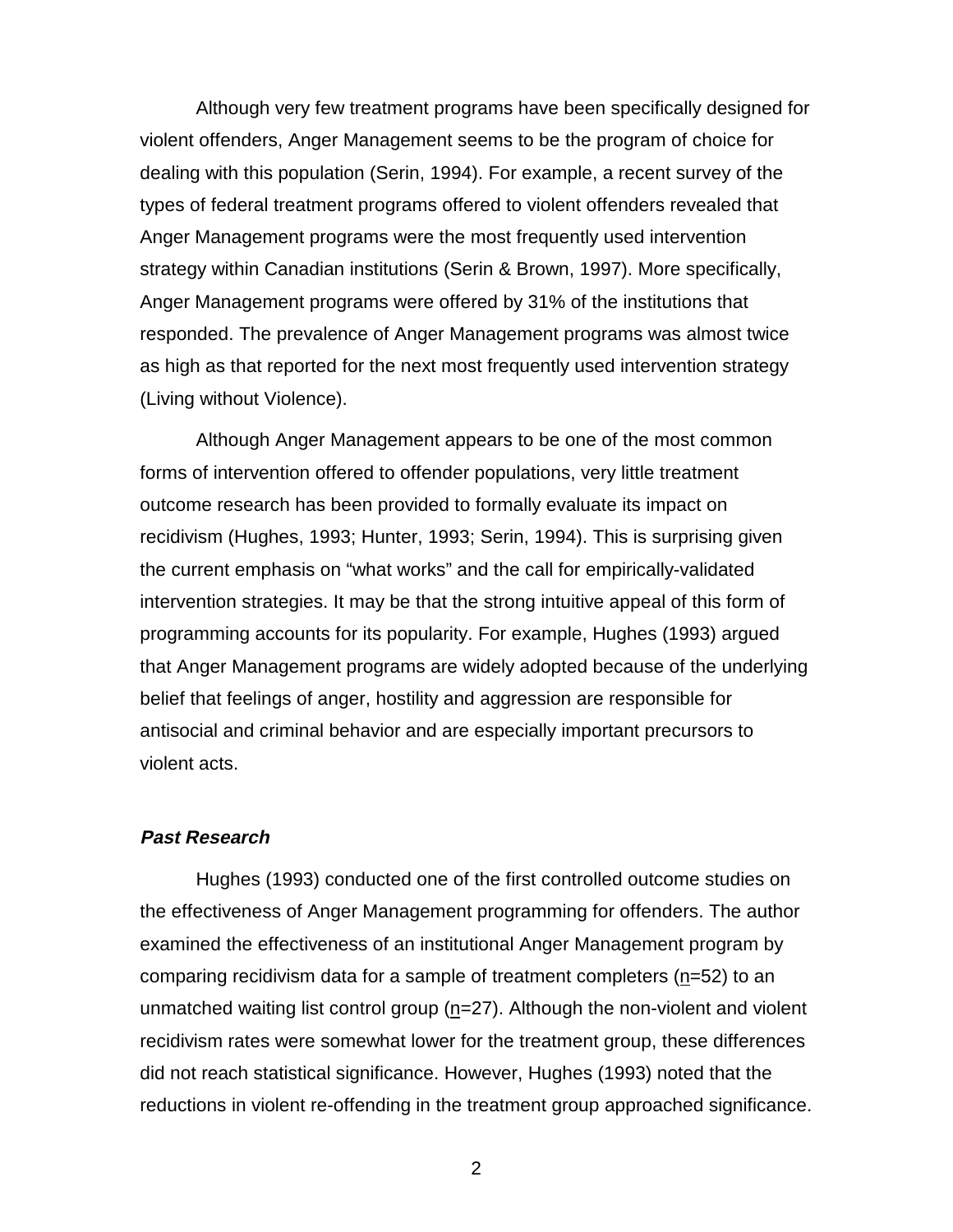More recently, Marquis, Bourgon, Armstrong and Pfaff (1996) conducted another program evaluation on two distinct samples of offenders who had received institutional Anger Management programming. The results derived from this study provide more promising evidence for the therapeutic potential of Anger Management interventions.

Marquis et al. (1996) compared the treatment and control groups of the first sample on several potential confounding variables such as age, Level of Service Inventory (LSI-R; Andrews & Bonta, 1995) score, and sentence length and failed to find any significant differences. The second sample of offenders was only compared on their LSI scores but once again, there were no significant differences between the groups. It should be noted that the LSI is a risk/need assessment instrument that is used to classify offenders based on their risk to reoffend as well as to aid in the allocation of correctional treatment resources. Based on the high degree of between-group similarity, the authors noted that any differences found in the recidivism rates could be more reasonably attributed to treatment rather than to other extraneous variables.

The first sample of offenders evaluated by Marquis et al. (1996) had completed either a Relapse Prevention program alone or in combination with an Anger Management program between 1991-92. The recidivism rate for these treated offenders was compared to that of a waiting list control group who did not gain entry into the treatment program. Results revealed that violent offenders who completed the Anger Management program combined with Relapse Prevention recidivated at a significantly lower rate (34%) than the waiting list control group (59%) of violent offenders. A similar pattern of results was also found with the non-violent offenders. Interestingly, the violent offenders who had received the Anger Management program in combination with Relapse Prevention also recidivated at a lower rate than a sample of violent offenders who only received the Relapse Prevention program. Statistical analyses were not conducted on this between-group difference which precludes the formation of any definitive conclusions.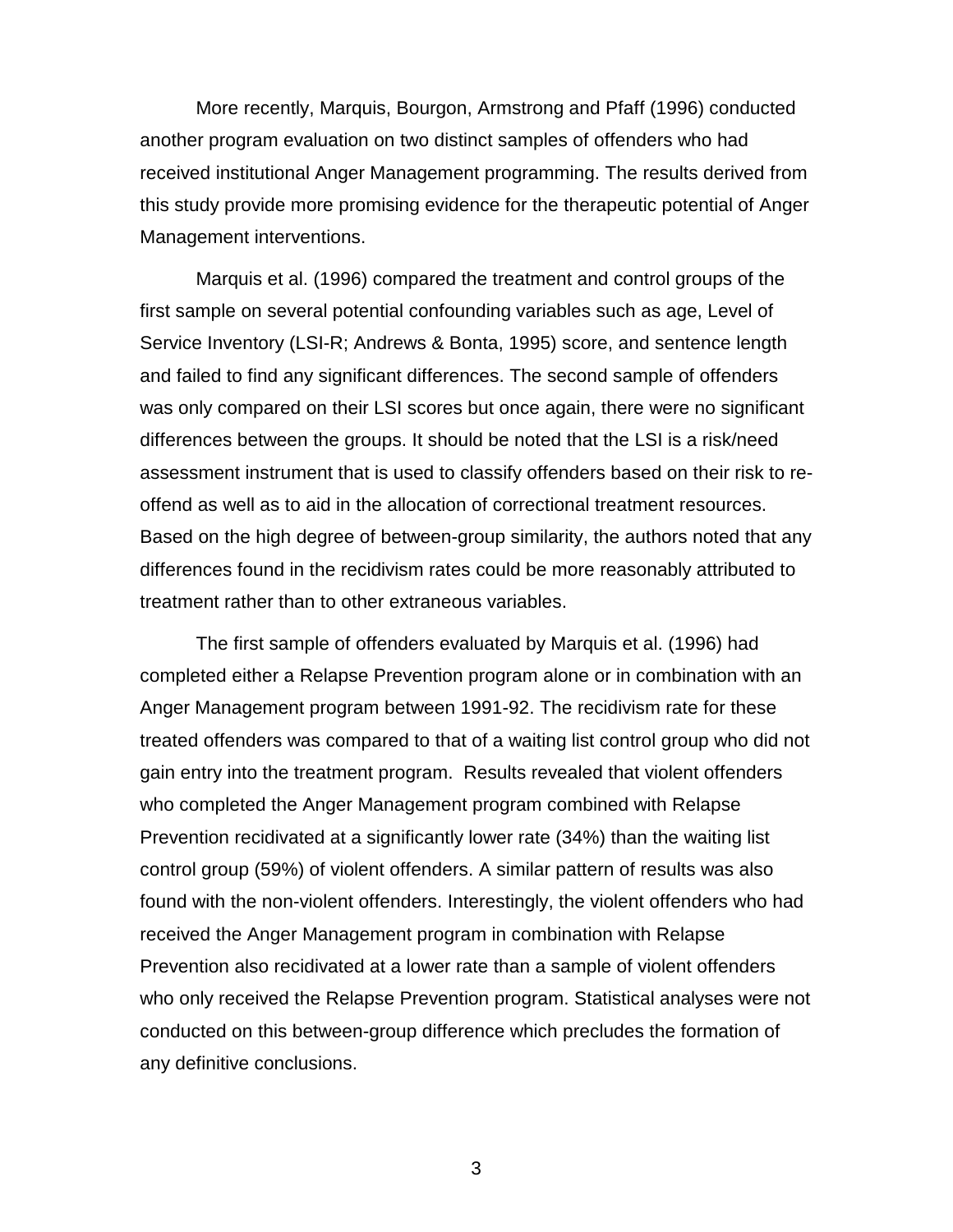The second sample of offenders had completed an Anger Management program either alone or in combination with Substance Abuse programming. Not surprisingly, both the Anger Management program (33%) as well as the composite Anger Management and Substance Abuse program (36%) yielded significantly lower recidivism rates as compared to the control group (60%). Both samples of offenders provided supportive evidence for the effectiveness of Anger Management programs.

Although these program evaluations have provided preliminary support for the effectiveness of Anger Management programs, the small number of studies makes it difficult to provide a definitive determination of the generalizability of these findings. A recent meta-analytic review conducted by Andrews, Dowden and Gendreau (under review) may provide a broader indication of the therapeutic potential of this form of treatment. Within this review, the authors examined the types of criminogenic and noncriminogenic needs targeted within the treatment program. One of the subcategories of criminogenic need was "Antisocial Feelings." Programs that targeted "anger" or "feelings of frustration" were included within this category. Results revealed that programs that targeted "Antisocial Feelings" were associated with significant reductions in reoffending (mean  $r = 0.32$ ,  $k = 62$ ). Although not all of the effect sizes included within this criminogenic need category focused on attending to Anger Management skills, the results suggest that addressing antisocial feelings (i.e. anger) is an appropriate treatment target for offenders. These results have important implications for the present investigation.

#### **Rationale**

The purpose of the present investigation is to conduct a preliminary evaluation of the effectiveness of an Anger Management program that was delivered to adult federal male offenders within an institutional setting. It is hoped that this evaluation will increase the knowledge base concerning Anger Management programs and will support more definitive conclusions regarding its therapeutic potential.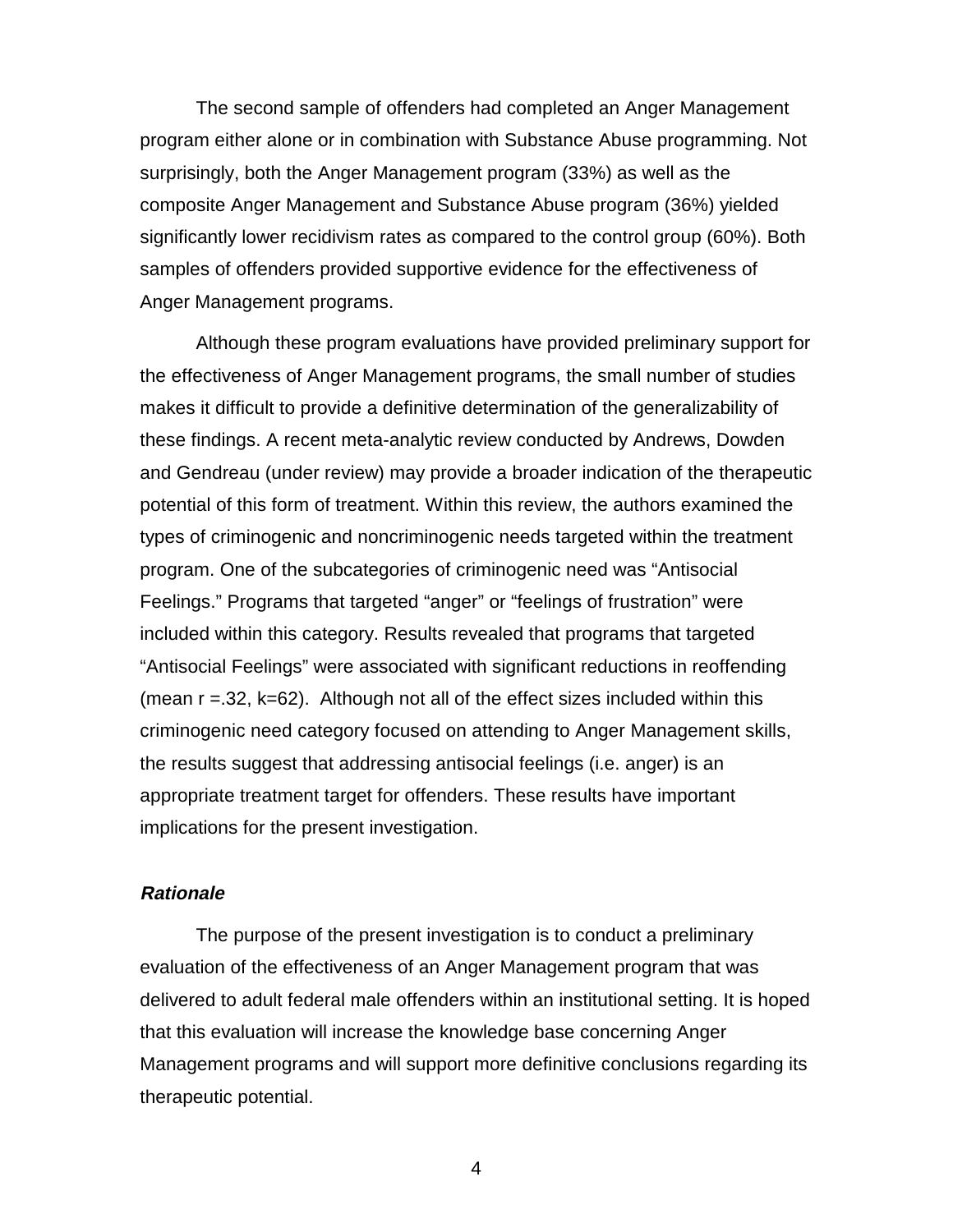#### **Description of the Program**

Correctional Service of Canada's "Anger and Other Emotions Management" is a cognitive-behavioral intervention with particular emphasis on skill building and staff involvement. The primary goal of the program is to reduce aggressive behavior by developing emotion management skills. Consequently, the offenders selected for the program have high levels of hostility or aggression as evidenced by past or current violent behavior.

Although Anger Management is the primary emphasis of the program, other strong negative emotions such as anxiety, jealousy and frustration are also targeted. Ellis' Rational Emotive Therapy (RET) and Meichenbaum's Self-Instructional Training are two of the cognitive-behavioral approaches that have been incorporated into the program, which consists of 25 two-hour sessions delivered within a group setting. The sessions are offered between 2-5 times a week and the size of the group ranges from 4-10 participants. Program participants are taught a wide variety of skills encompassing the development of increased self-management and self-control skills, effective problem-solving, effective communication, identifying high-risk situations (within the context of a Relapse Prevention model) as well as examining and correcting the thinking errors that underlie emotions-based aggression through prosocial skills training.

The characteristics of effective correctional staff outlined by Andrews and Kiessling (1980) are followed in the selection of program staff. More specifically, the staff must be enthusiastic, prosocial, empathetic and firm, but fair. The facilitators are also instructed to involve themselves with the participants in an active, directive and collaborative manner. Further, the facilitators are selected based on their interpersonal skills and lack of cognitive deficits. Positive reinforcement is preferred to criticism when the facilitators are interacting with the clients. Each staff member has been trained and certified in the training model and regular supervision and scheduled site audits are also used to maintain the integrity of the program.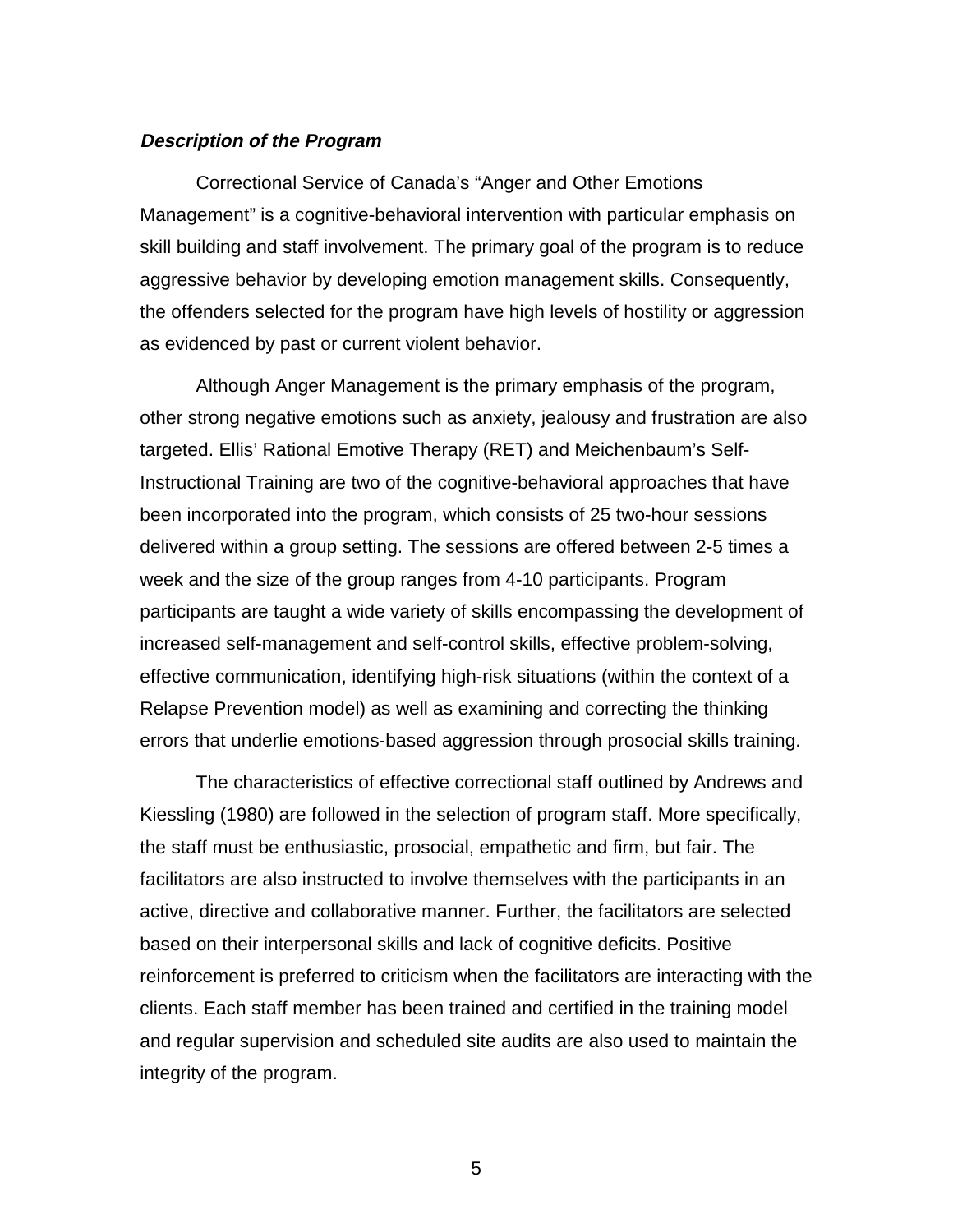Although the actual methods used by staff are somewhat varied, the underlying approach used to teach the core skills is essentially the same. The first step of the process is a facilitator-led discussion regarding the skill of interest. Following this overview, the facilitator models the skill for the offenders, who later practice these skills with role-play exercises. The facilitator then provides constructive feedback on the performance of each of the group members and the session content is reviewed. The final step in the skill development process involves the facilitator providing the offenders with homework exercises to practice the skill outside of the group context.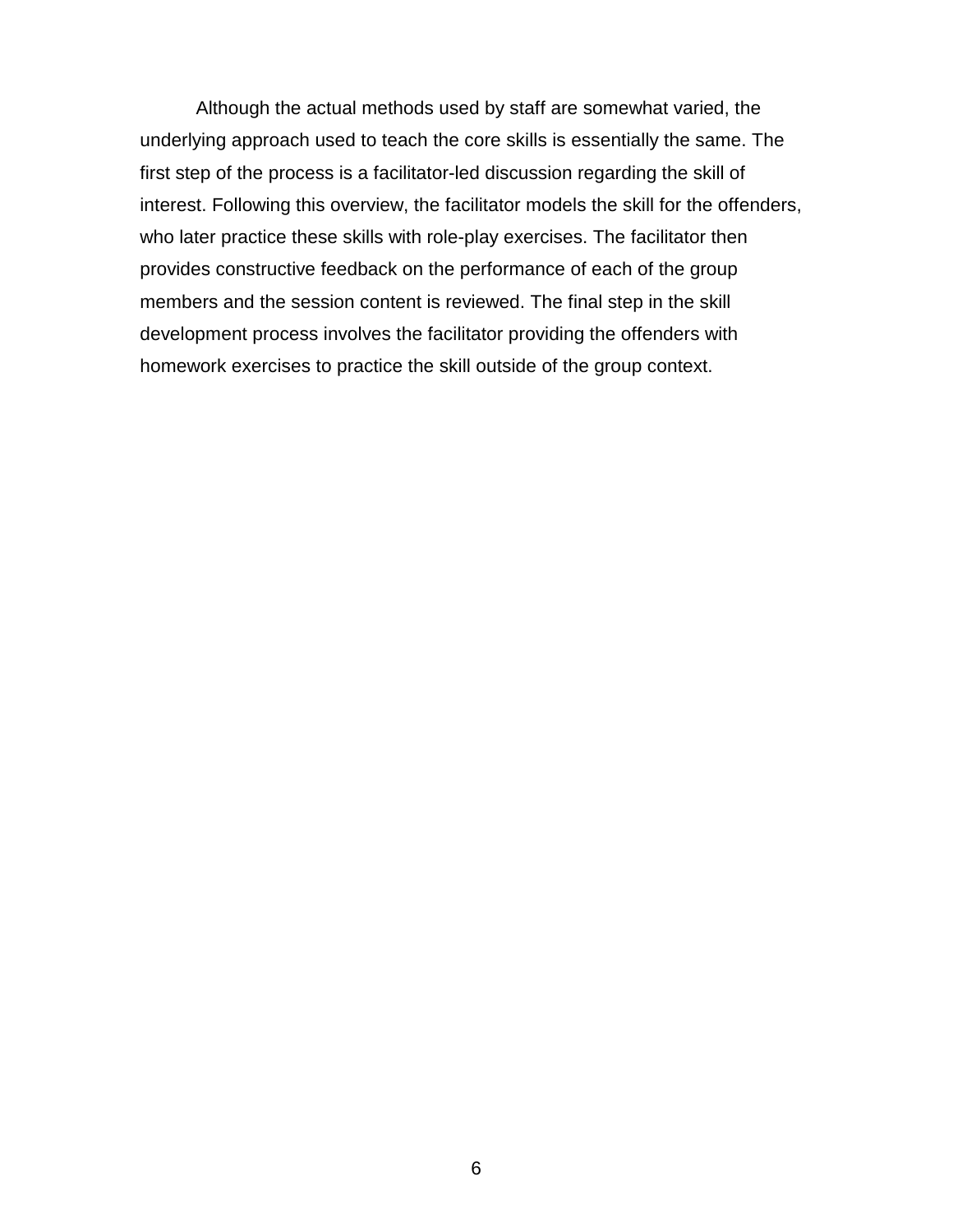#### **METHOD**

The present investigation compared male federal offenders who had completed an Anger Management program with a matched comparison group of untreated offenders. More specifically, these groups were compared on a variety of criteria such as risk/need variables and post-release outcome. The data used for this study were collected from the Offender Management System (OMS; an automated database) and Canadian Police Information Center (CPIC) records.

OMS is an automated database that stores information relating to each federal offender currently (or previously) incarcerated in Canada. Most of the required information for the present study was obtained through this database. The two types of information extracted from OMS included the Correctional Plan and the offender Progress Summaries and other information relating to the successful and unsuccessful program completion for each offender. These data were used to determine whether potential comparison group candidates had participated in an Anger Management program during past or current incarcerations. If a (potential) comparison group member had participated in an Anger Management program at any point in time, he was excluded from the analyses to avoid contaminating the results.

Canadian Police Information Center (CPIC) records were used to determine the official offence history for each of the offenders included in the sample. A comprehensive coding manual (Appendix A) was developed to measure all offences that had resulted in the current federal conviction (i.e. post 1994) for each treatment subject. The information provided by the CPIC records was divided into three different conviction categories. Past history included all of the offences previously committed by the offender. The current offence category included all of the offences responsible for the present conviction and period of incarceration. The official recidivism column annotated any return to prison after release from the "current" sentence.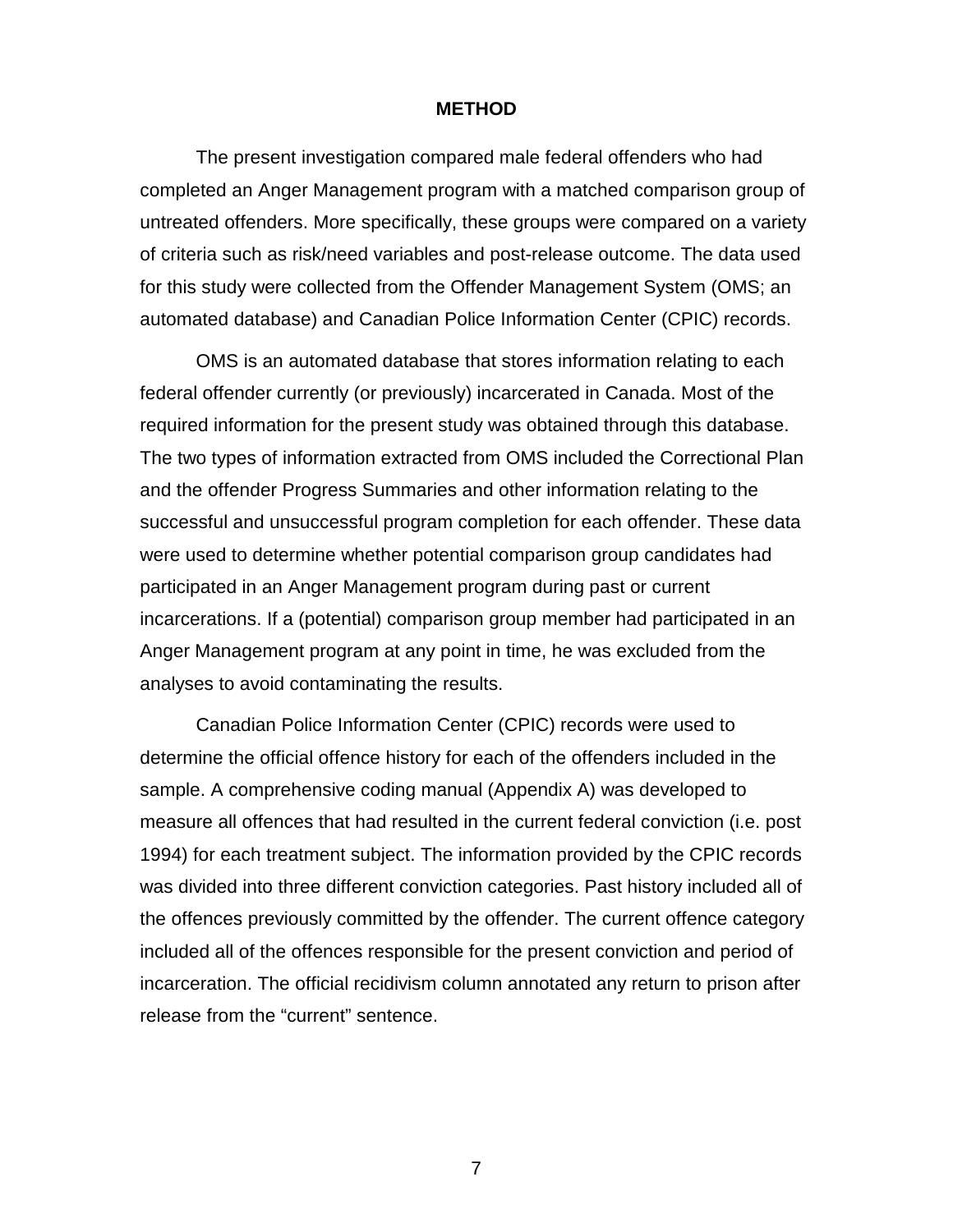#### **Matching 'Treatment' to 'Comparison' Subjects**

The initial sample was extracted from OMS on July 15th, 1998 and included 691 federal male inmates who had successfully completed an Anger Management program during their most recent incarceration period. These individuals were then matched, retrospectively to a sample of federal offenders who had not participated in an Anger Management program.

Subjects were matched on admitting offence, age and Statistical Information on Recidivism risk score (SIR; Nuffield, 1982). It should be noted that if a treatment subject had multiple offences at admission, the most serious offence was selected for matching purposes. For example, violent offences such as sexual assault and armed robbery were considered more serious than nonviolent offences such as break and enter or fraud.

For some participants, matching on all three variables was not possible. Therefore, to ensure that the final analysis included the maximum number of subjects, a small number of participants were matched on only two of the three variables. Specifically, if a subject could not be matched on all criteria, he was matched with another offender similar in age and SIR score. However, it should be stressed that the majority of the offenders were matched using all three criteria.

Not surprisingly, as a result of the matching procedure, many subjects were lost from the study. The initial sample of 691 treated subjects decreased to 445 when subjects with missing data (SIR score or date of birth) were excluded. These 445 men were then matched to a random sample of federal inmates based on the aforementioned selection criteria. It should be noted that 86% of this sample was matched on all three selection criteria.

Once the matching process was complete, additional subjects were lost as a result of missing data. Closer examination of the final matched pairs revealed that three comparison group subjects did not possess a corresponding Finger Print Serial (FPS) number. These individuals, along with their matched pairs, were excluded, as it would be difficult to obtain recidivism data without a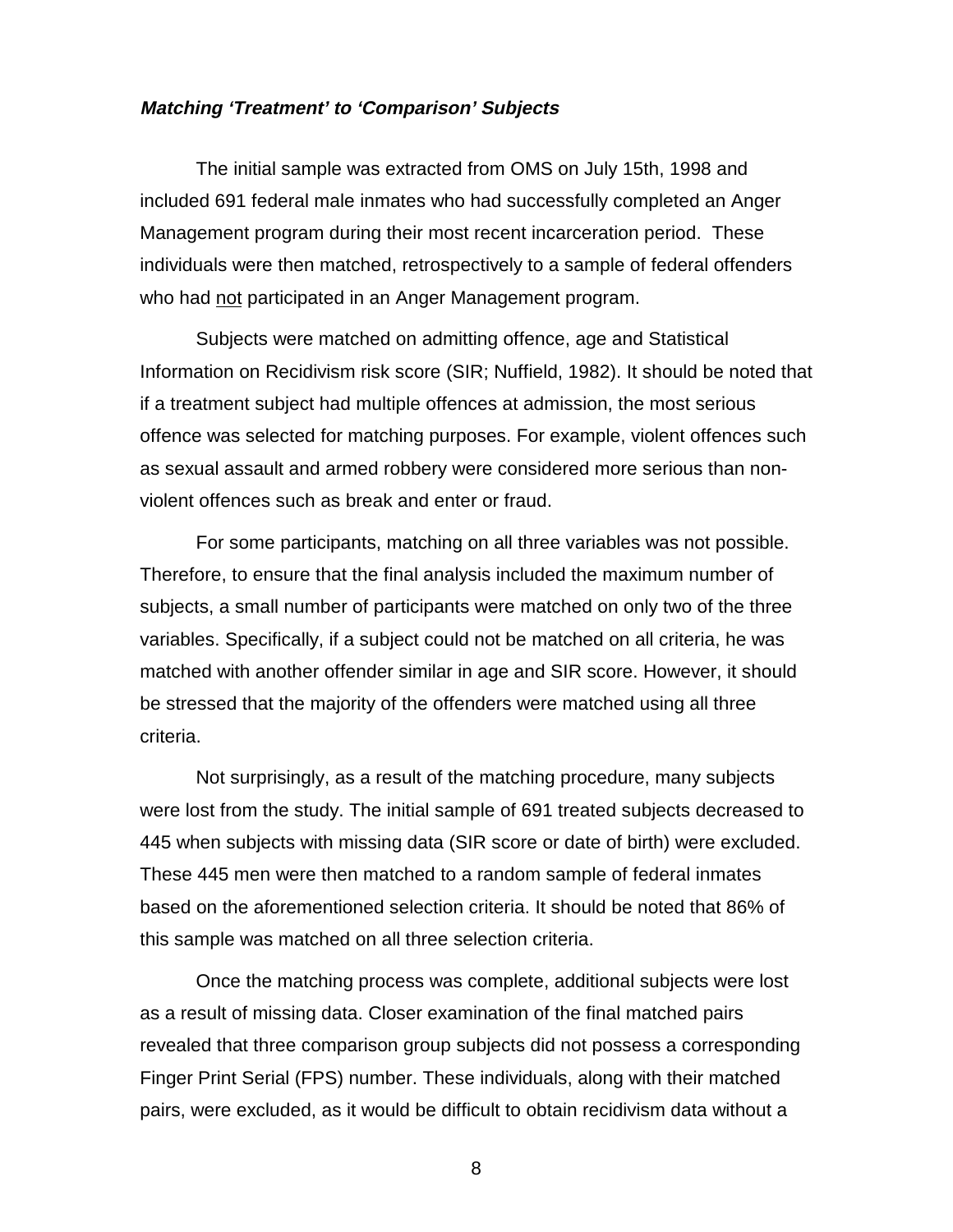FPS on file. Finally, subjects in the treatment group who did not have an evaluation date listed in their data files were also dropped. These corrections decreased the total sample size to 348 matched pairs.

Although these 348 matched pairs were accomplished, only 190 of those had been released into the community at the time of the extraction date (July 15<sup>th</sup>, 1998). Furthermore, 60 of the matched pairs had to be excluded for other reasons such as death or deportation of one or both members. Finally, of the 130 matched pairs available for the final analysis, complete recidivism information was only available for 110 matched pairs.

#### **Procedure**

The final sample was evaluated on several criteria. First, both groups of offenders were compared on Offender Intake Assessment (OIA) data (Motiuk, 1997). Information included in the OIA details the criminogenic needs possessed by each offender as well as information relating to criminal history. Therefore, analyses were conducted to determine whether subjects selected for Anger Management programs differed in some way from the matched subjects who had not participated in an Anger Management program.

The treated and comparison subjects were also compared on recidivism data. Two different definitions of recidivism were used for the present investigation: non-violent recidivism and violent recidivism. In addition, the risk level of the treatment population was determined by using the SIR group scores for each subject. The SIR categorizes offenders into 5 groups according to riskto offend. These five categories are very good (lowest risk), good, fair, poor and very poor (highest risk). For this study, we dichotomized these risk groups into a low and high-risk group. The low-risk group (n=108) was composed of the categories of the very good, good and fair risk categories. The high-risk group (n=112), was composed of the poor and very poor risk groups as defined by the SIR scale.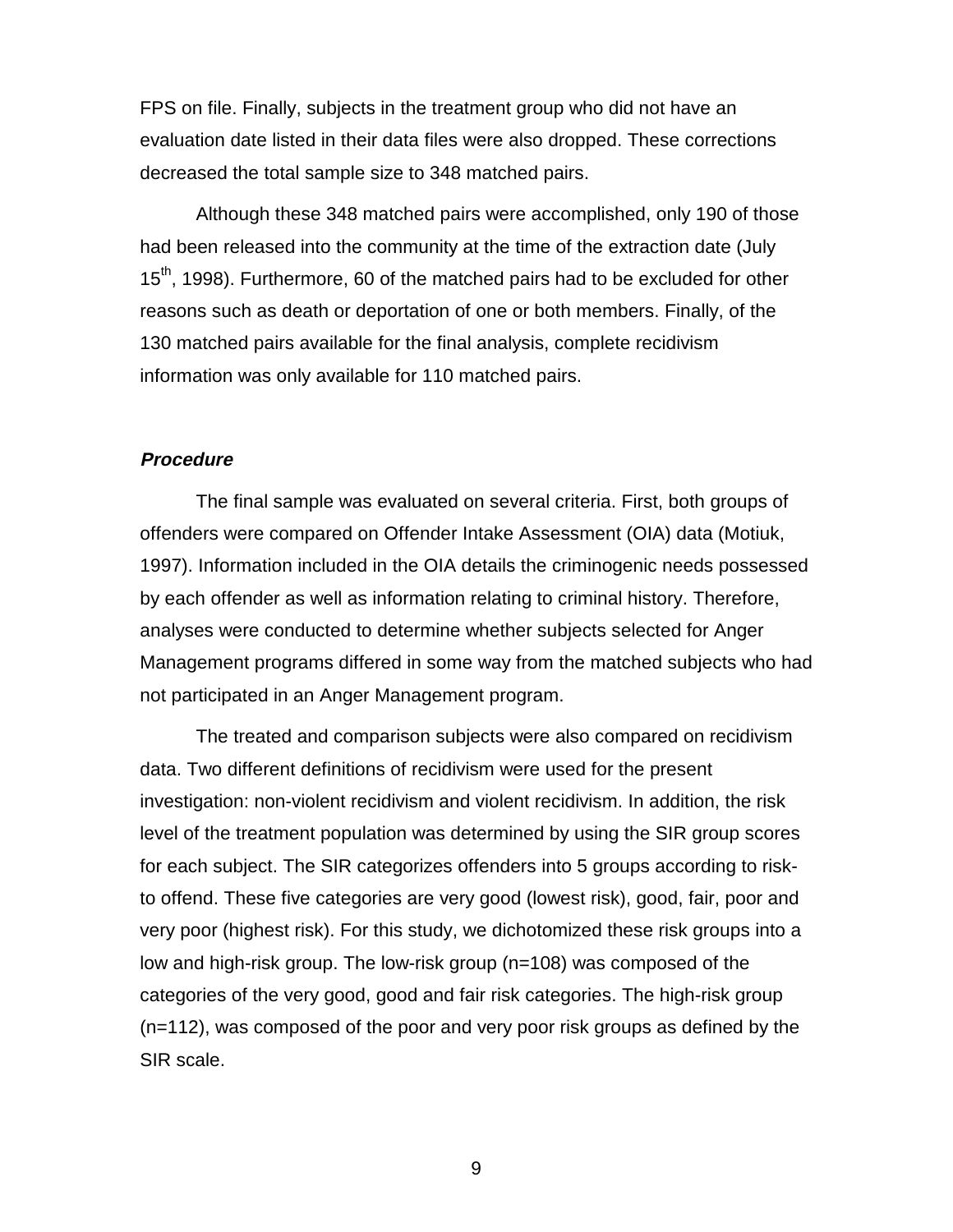This within-sample differentiation allowed the investigators to test whether the risk principle of case classification (Andrews & Bonta, 1998; Andrews, Bonta, & Hoge, 1990) received empirical support in this study. The risk principle states that the higher-risk cases should be provided a more intensive allocation of resources and correctional treatment, whereas the lower-risk cases should be provided minimal levels of supervision and service. The risk principle argues that high-risk offenders must be targeted for correctional treatment to be most effective. Accordingly, it was hypothesized that the high-risk Anger Management completers would demonstrate significantly greater reductions in recidivism as compared to the lower risk cases. Finally, groups were compared on "time to recidivism" to determine whether completion of the Anger Management program was associated with an increase in the time an offender successfully resided in the community.

Since the OIA data played an important role in the comparative analyses, a brief description of the information obtained through the OIA process follows. The Correctional Service of Canada has been using the OIA since 1994. It is the standard intake assessment used by all federal institutions in Canada. The OIA procedure examines a broad range of factors pertaining to the offenders and it serves as the fundamental basis for determining their individualized correctional plans. The OIA has two main components: Criminal Risk Assessment (CRA) and Case Needs Identification and Analysis (CNIA). Both of these sections provide important information for offender assessment. These two components will be discussed in more detail in later sections.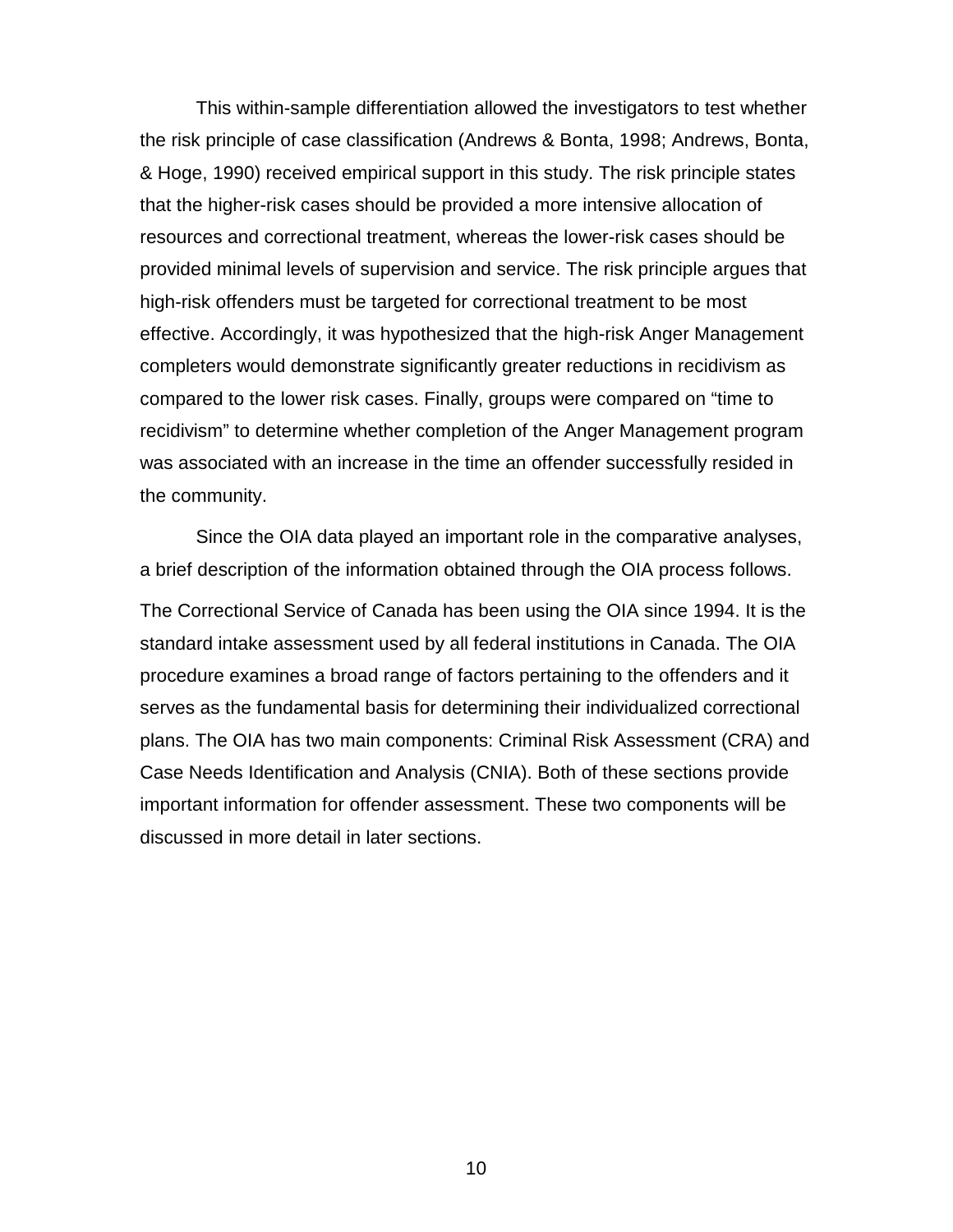#### **RESULTS**

#### **Demographic Information**

To test the integrity of the matching procedure, analyses were conducted to compare the age ranges of both groups. As expected, the results indicated that the mean age of the Anger Management group  $(M=35.6 \text{ years})$  was statistically indistinguishable from the comparison group (M=35.4 years).

Analyses conducted on the racial composition of both groups revealed a significant difference. Interestingly, participants in the Anger Management program were more likely to be Aboriginal as compared to the comparison group. More specifically, 27% of the Anger Management group were Aboriginal as compared to 6% of the comparison group.

#### **Criminal Risk Assessment**

The Criminal Risk Assessment component of the OIA database provided detailed information pertaining to the criminal history record of each offender. More specifically, details of past and current criminal offences were extracted from this database for between-group comparisons. In addition, the overall risk level (low, medium, or high) assigned to each offender was also analysed for potential between-group differences.

Overall risk ratings were available for 92 of the Anger Management participants and 64 of the comparison group subjects. The distribution of risk level categorizations across groups maintained similar patterns. More specifically, 9% of the Anger Management group and 17% of the comparison group were classified as low-risk cases. In terms of moderate risk level, 41% of the Anger Management group and 36% of the comparison group were moderate risk while approximately 50% of the offenders in each group were classified as high risk. Not surprisingly, chi-square analyses failed to produce a significant between-group difference for risk level. This validates the effectiveness of the SIR scale matching procedure.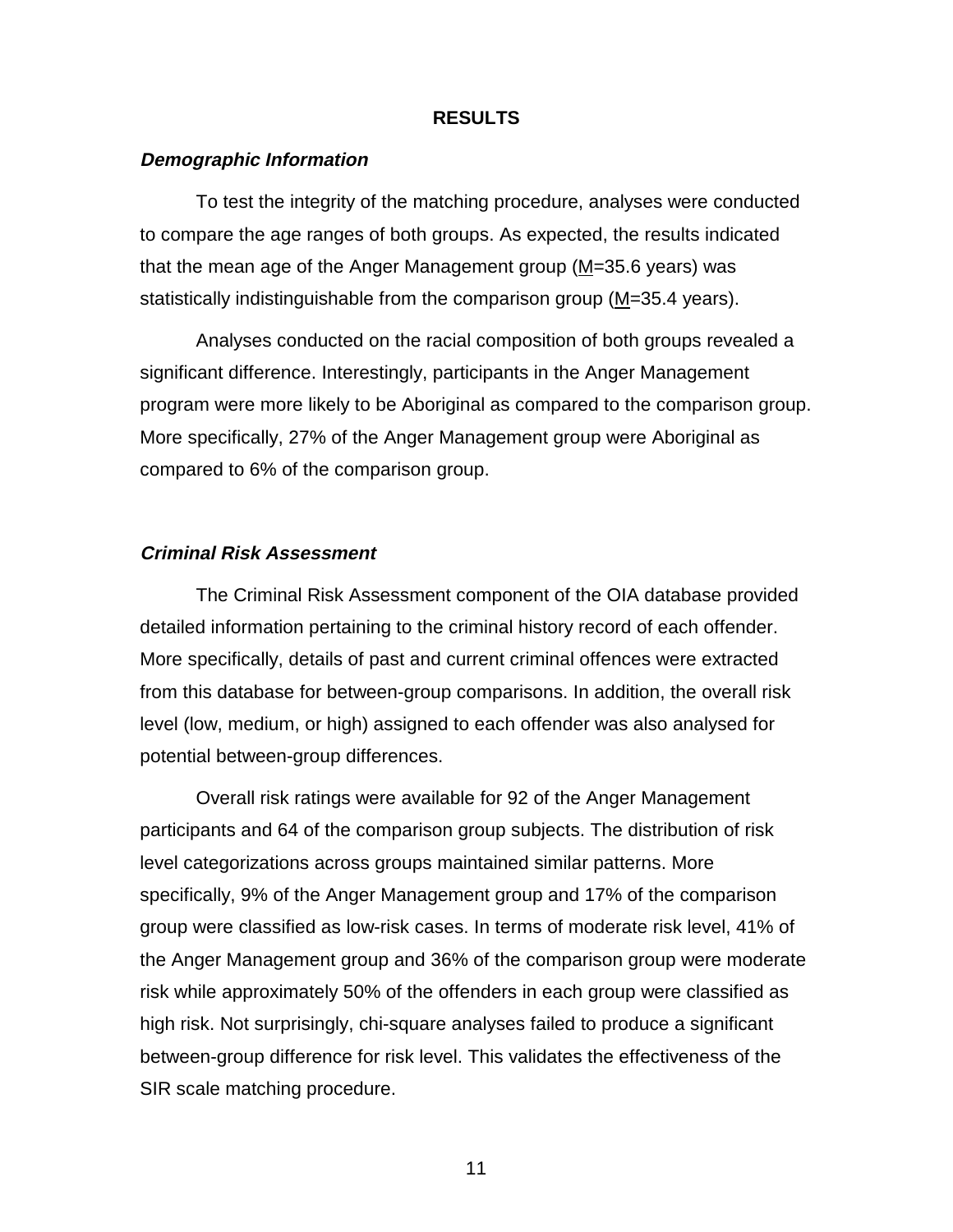Analyses were also conducted on selected criminal history risk criteria. Between-group differences in youth and adult court history were examined. Results indicated that there were no significant differences present between the Anger Management group and matched comparison group on any of youth or adult court variables.

#### **Case Need Identification and Analysis**

The Anger Management and comparison groups were also compared for potential between-group differences in terms of criminogenic needs. The information used for these comparisons was obtained through the Case Needs Identification and Analysis (CNIA) component of the OIA process. The CNIA instrument records a wide variety of criminogenic need areas. These areas are grouped into seven domains, with each domain consisting of multiple individual indicators. These domains include associates/social interaction (11 indicators), attitude (24 indicators), community functioning (21 indicators), employment (35 indicators), marital/family (31 indicators), personal/emotional (46 indicators) and substance abuse (29 indicators). A complete list of the indicators is provided in Appendix B.

The CNIA rates offenders on a four-point continuum with the scores ranging from "asset to community adjustment<sup>1</sup>" to "significant need for improvement." Ratings for each of these variables are provided by the case management officers after careful consideration of several sources of information such as the CNIA indicators, psychological evaluations, reports from staff and any other sources of pertinent information. CNIA data were available for 92 Anger Management participants and 64 of the comparison group offenders.

The scores on each of these domains were dichotomized to ease interpretation. More specifically, ratings of "asset to community adjustment" and "no need for improvement" were not considered to represent a problem area whereas ratings of "some need for improvement" and "significant need for

 $\overline{a}$ 

 $1$  This rating is not applicable to substance abuse domain and personal/emotional domain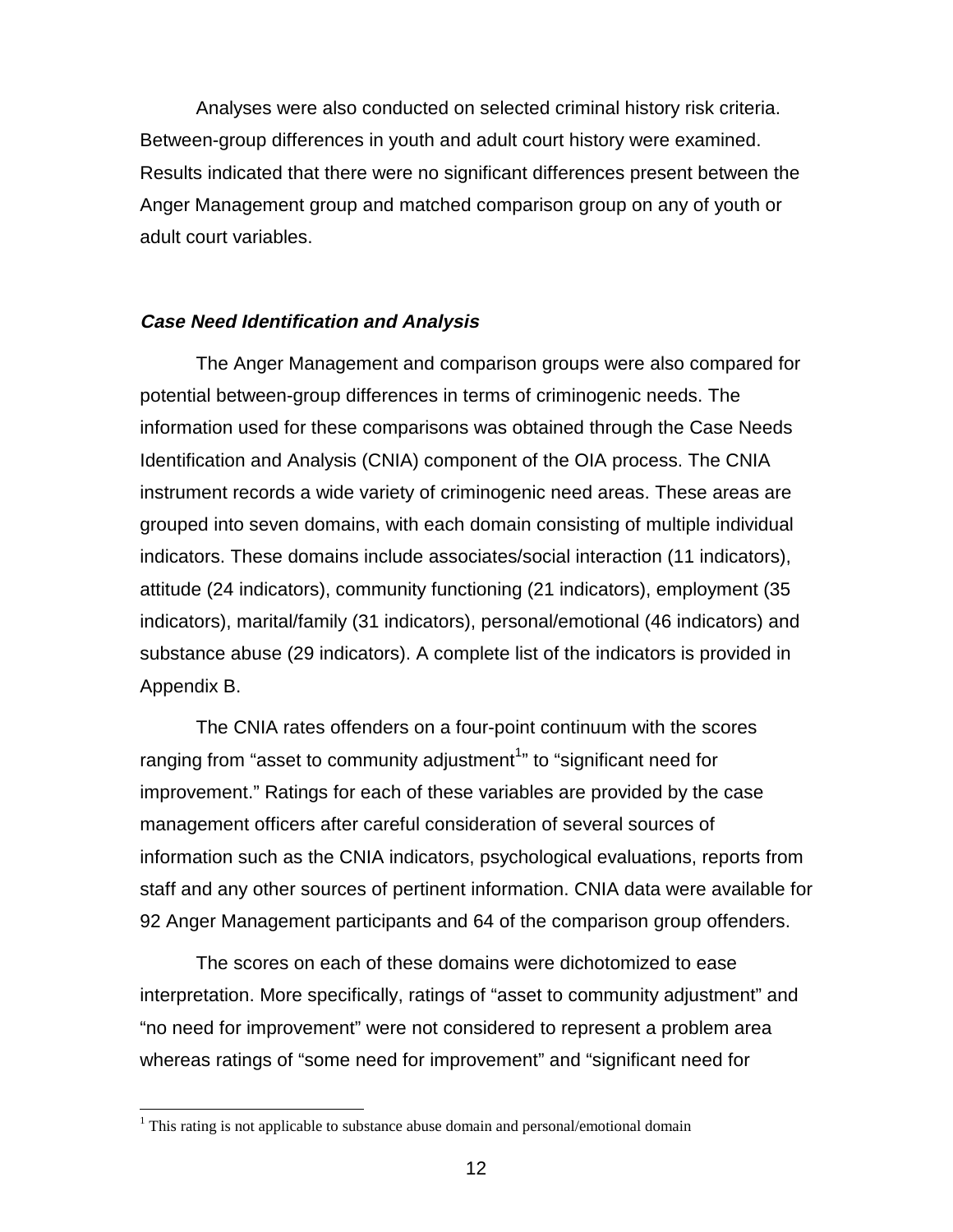improvement" were considered to represent a problem area for the offender. The percentages of Anger Management and comparison group offenders who had an identifiable problem in any of the seven domains are presented below.

| <b>Type of Need</b>           | <b>Anger Management</b> | <b>Comparison Group</b> |
|-------------------------------|-------------------------|-------------------------|
|                               | $(N=92)$                | $(N=64)$                |
| <b>Associates</b>             | 76.1 %                  | 81.2%                   |
| <b>Attitudes</b>              | 62.0%                   | 54.7 %                  |
| <b>Community Functioning*</b> | 54.4 %                  | 70.3 %                  |
| <b>Employment</b>             | 77.2 %                  | 81.2%                   |
| <b>Marital/Family</b>         | 70.6 %                  | 64.1 %                  |
| <b>Personal/Emotional</b>     | 94.6 %                  | 93.8 %                  |
| <b>Substance Abuse</b>        | 85.9 %                  | 81.2%                   |

| Table 1: | <b>Overall Need Ratings for Anger Management and Comparison</b> |
|----------|-----------------------------------------------------------------|
|          | <b>Groups</b>                                                   |

**Note: Chi-square test of significance; \* p<.05**

Table 1 clearly indicates that both groups of offenders show difficulties in a large number of need areas assessed at intake. Moreover, only one of the seven need domains produced a significant between-group difference. More specifically, comparison group subjects had more problems in the community functioning domain than the Anger Management participants. These results suggest that both groups of offenders are comparable in terms of criminogenic need. This between-group similarity enables more confidence in the interpretation of the outcome data, as it suggests equality between the groups at outset (i.e. pre-treatment).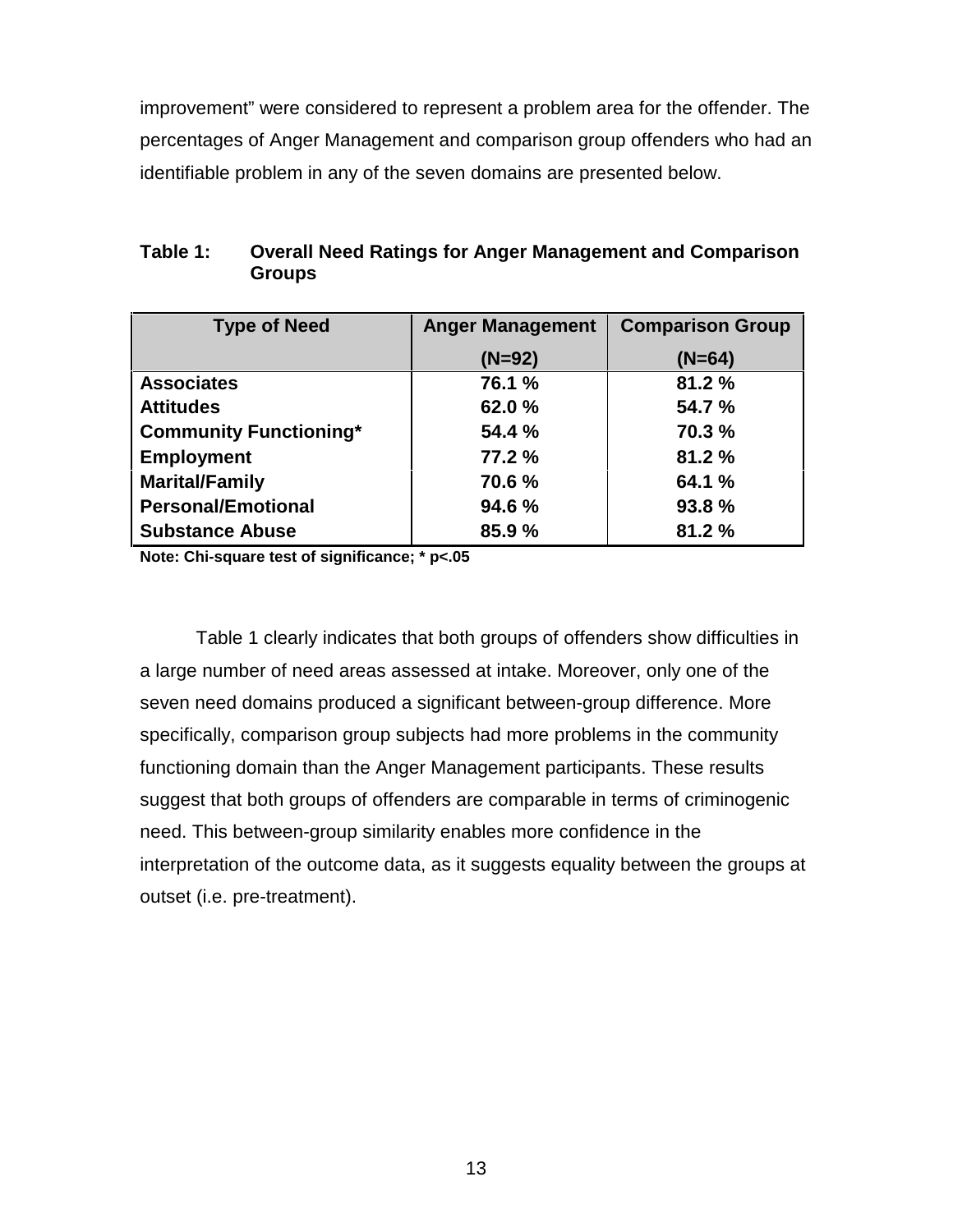#### **Post-Release Outcome**

Although the between-group comparisons provided an interesting examination of the groups, the main focus of the present investigation was to examine the effectiveness of Anger Management programming in terms of its association with reduced recidivism. Consequently, both groups of offenders were followed up for varying periods within the community and recidivism information was obtained through official CPIC records. Separate analyses were conducted on both low- and high-risk populations for non-violent and violent recidivism respectively.

#### **Non-violent Recidivism**

For the present investigation, non-violent recidivism was defined as conviction for a new non-violent offence. Since random assignment of the participants to the treatment and comparison groups was not possible, offenders were compared on the mean time-at-risk in the community to ensure that there were no significant differences that would bias the results. The minimum time at risk for the treatment group was seven days and the maximum was 1063 days. For the comparison group, on the other hand, the minimum time at risk was 36 days with a maximum time at risk period of 4,323 days. Not surprisingly, a t-test revealed that the average time-at-risk (in days) for the comparison group (M=1,193 days) was significantly longer than that for the Anger Management group (M=513 days) ( $t_{123}=7.08$ , p<.001). This result made comparing the groups on a time-to-recidivism measure inappropriate. Therefore, to control for time-atrisk, a survival analysis was employed. Survival analysis reveals whether one group recidivates at a faster rate than the other while correcting for the differences in the time-at-risk. Survival analyses were conducted on the matched low and high-risk groups.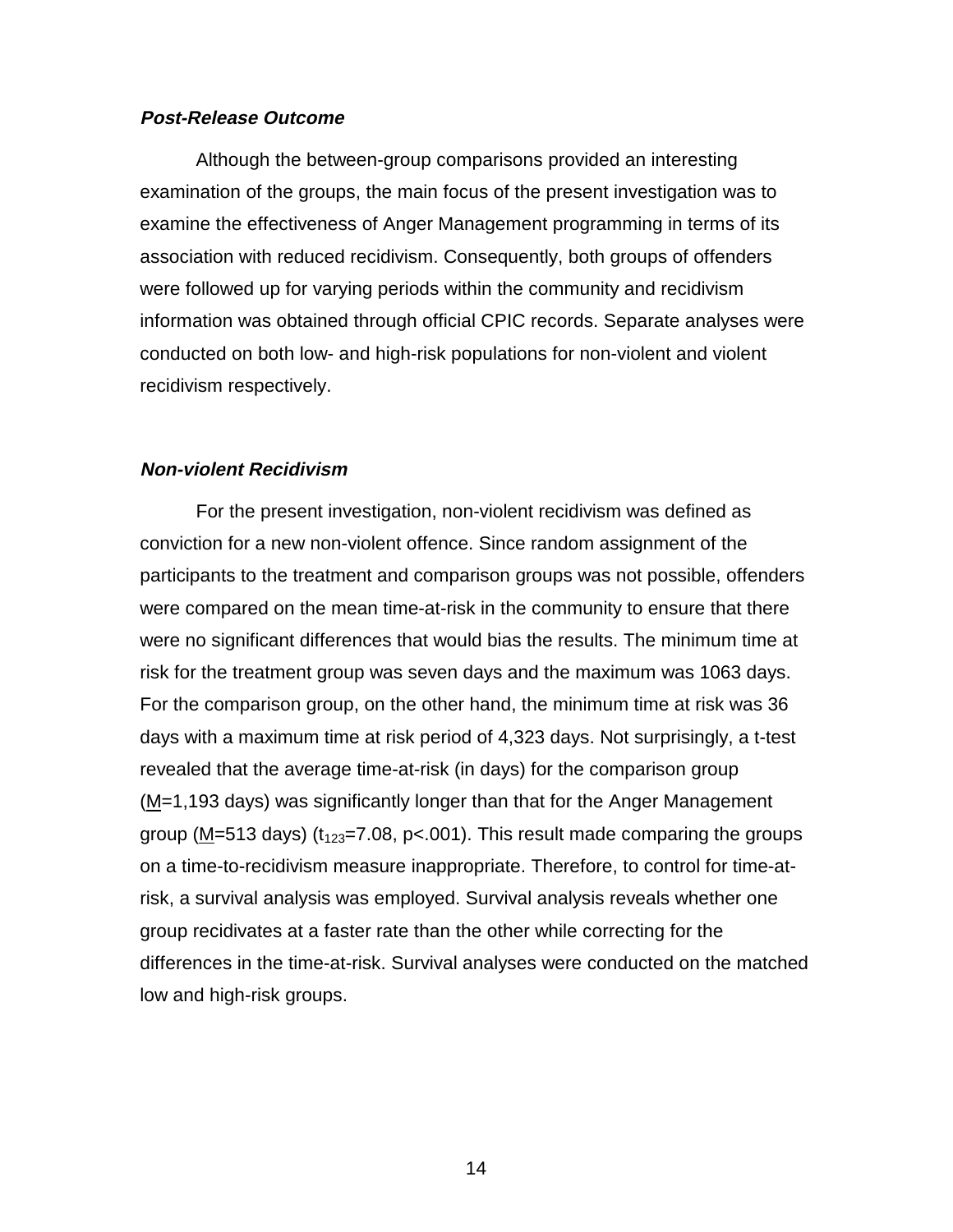Preliminary analysis of the data revealed that within a three-year follow-up period, almost 30% of the comparison group had recidivated whereas only 10% of the treatment group recidivated. When the sample was differentiated according to low versus high-risk cases, the non-violent recidivism information provided some interesting results. For the low-risk cases (as identified by the SIR group rating), results revealed that although the Anger Management group reoffended at a lower rate than the comparison group, this difference failed to reach significant levels [ $\chi^2$  =1.03, p> .05]. However, when the analyses focused on the high-risk cases, completion of the Anger Management program was associated with significant reductions in non-violent recidivism as compared to the matched high-risk comparison group [ $\chi^2$  =4.06, p< .05]. These findings suggest Anger Management programming is more effectively allocated to individuals assessed as high-risk. The survival curves for both the treatment and comparison group subjects are presented in Figure 1.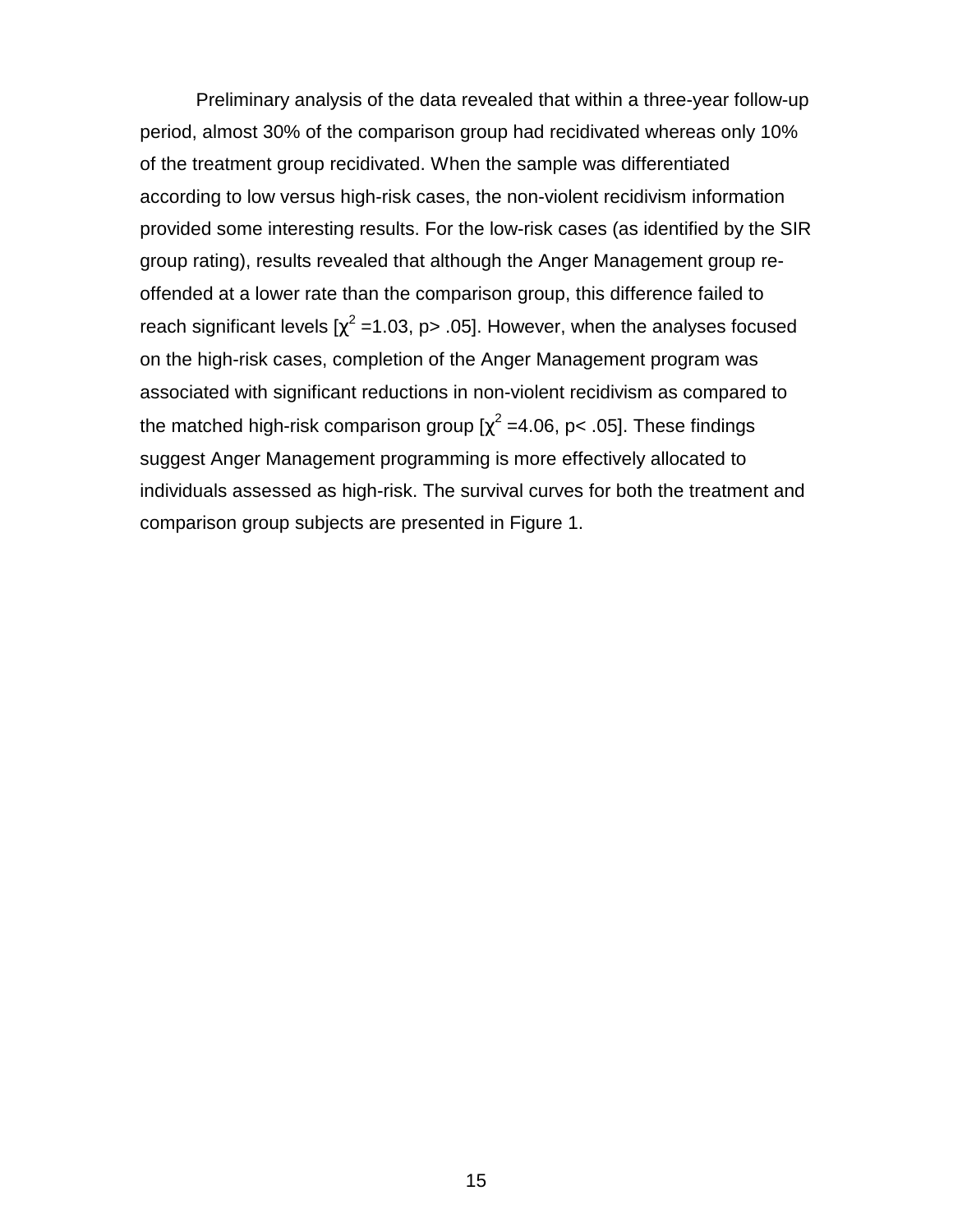**Figure 1: Comparison of Non-violent Recidivism Survival Rates for the High-Risk Anger Management and Matched Comparison Group Samples**



#### **Violent Recidivism**

Since one of the primary goals of the Anger Management program is to impact on the appropriate expression of anger in clients, further analyses were conducted to determine whether the Anger Management program was associated with a significantly lower violent recidivism rate compared to the controls. All new offences included as 'violent' are listed in the coding guide, Appendix A. As was the case for non-violent recidivism, separate analyses were conducted on the low- and high-risk cases.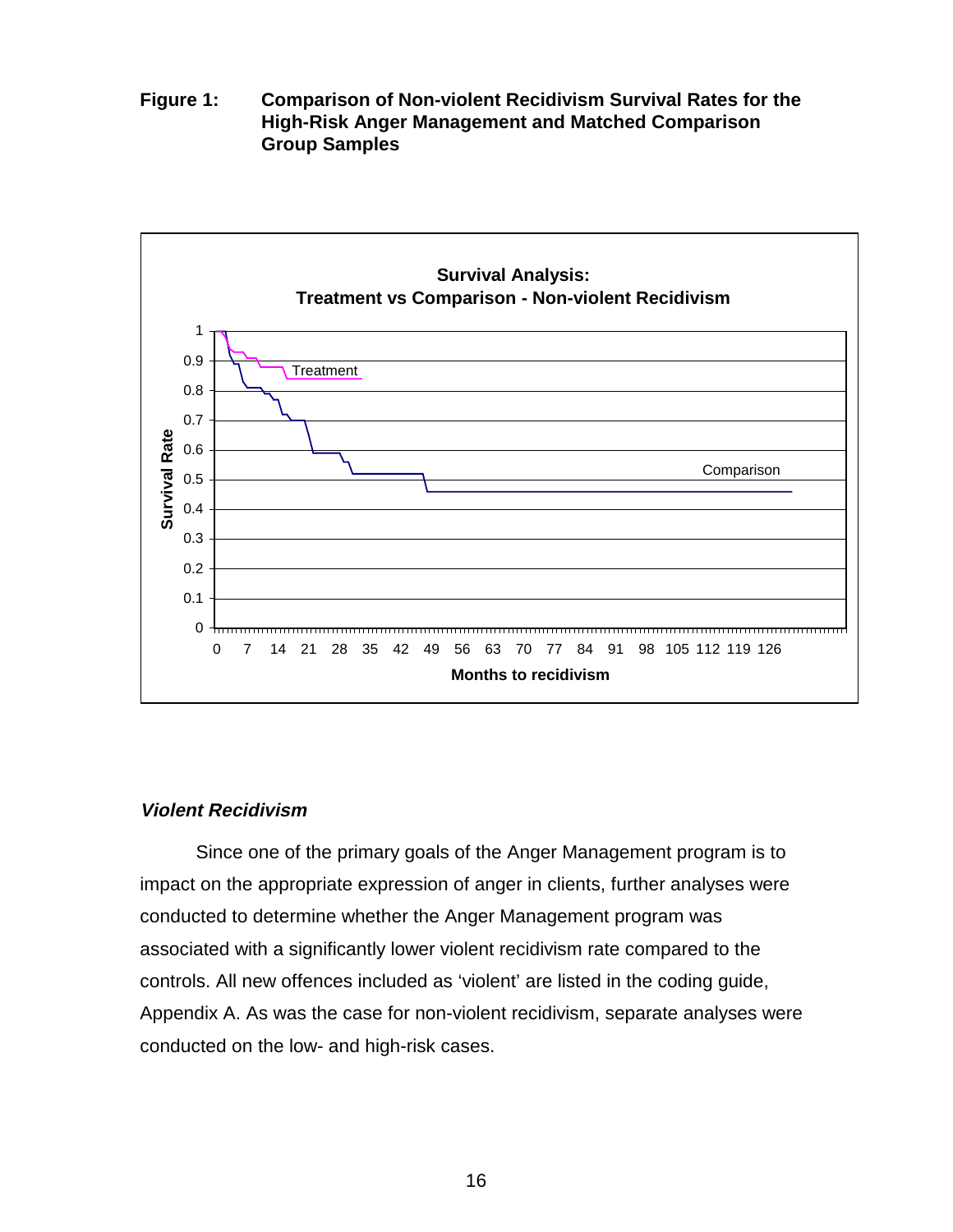For the sample of low-risk offenders, statistical analyses failed to reveal any significant difference between the violent recidivism rates of the treatment and comparison group [ $\chi^2$ =0.32, p> .05]. However, when analyses focused exclusively on the high-risk cases, completion of the Anger Management program was associated with significant reductions in violent re-offending [ $\chi^2$ =4.38, p< .05]. The corresponding survival rates for the Anger Management and comparison group subjects are presented in Figure 2.

## **Figure 2: Comparison of Violent Recidivism Survival Rates for the High-Risk Anger Management and Matched Comparison Group Samples**

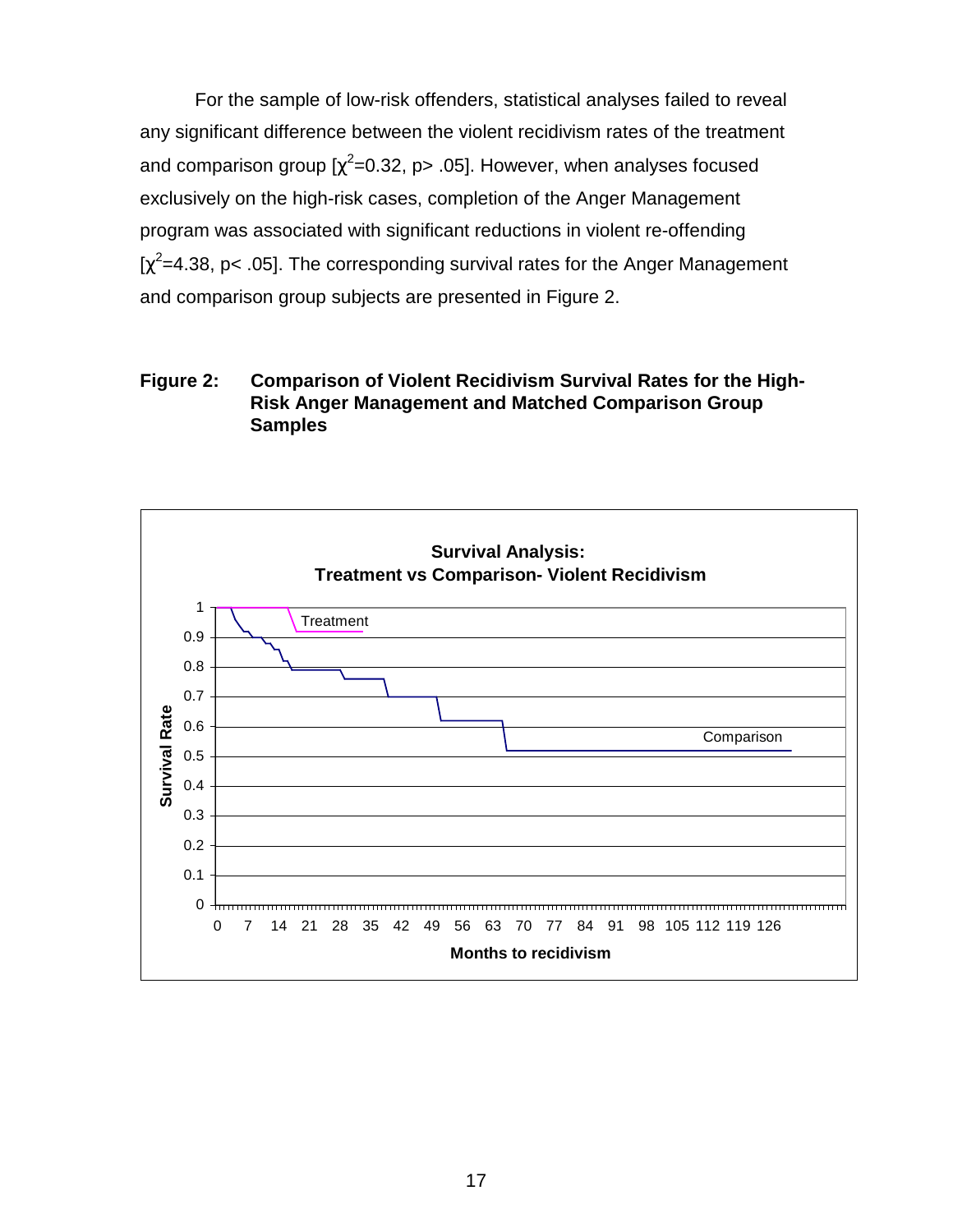#### **Pre/Post Tests and Outcome**

The vast majority of the participants of the Anger Management program were administered the Anger and Emotions Management Questionnaire. This instrument measures a wide variety of indicators of Anger Management skills and was delivered before the participants had engaged in the treatment program. Once the Anger Management program had been completed, post-test scores were also collected. Since the pre-post-test changes were available for the majority of the offenders, statistical analyses were used to determine whether changes in sub-scale scores were associated with observed decreases in reoffending. The sub-scales included in this questionnaire were: "Trait Anger", "State Anger", "Insight into Anger Problems", "Knowledge of Anger Management Skills", "Anger Management Self-competence" and "Eysenck Impulsivity Scale".

A series of simple correlation coefficients between each of the sub-scale change scores (i.e. pre to post) and non-violent recidivism revealed that changes on only one of the six sub-scales was significantly associated with recidivism. More specifically, a decrease in "State Anger" was associated with significant decreases in re-offending (r=.20, p=.05). However, it should be noted that decreases in "impulsivity" (as measured by the Eysenck Impulsivity scale) approached significance (r=.19, p<.06). Although it is somewhat discouraging to find that change scores in only one of the six sub-scales was significantly associated with non-violent recidivism, these scales target skills related to Anger Management. Therefore, it was anticipated that change scores on these scales would be better predictors of reductions in violent as opposed to non-violent recidivism.

Not surprisingly, when the outcome measure used was violent recidivism, more statistically significant associations were found. Analyses revealed that change scores on three of the six sub-scales were associated with violent reoffending. More specifically, increased insight into anger problems (r=-.21, p<.05), increased knowledge of Anger Management skills (r=-.25, p<.02) and increased anger self-competence (r=-.28, p<.01) were each associated with significant reductions in violent re-offending.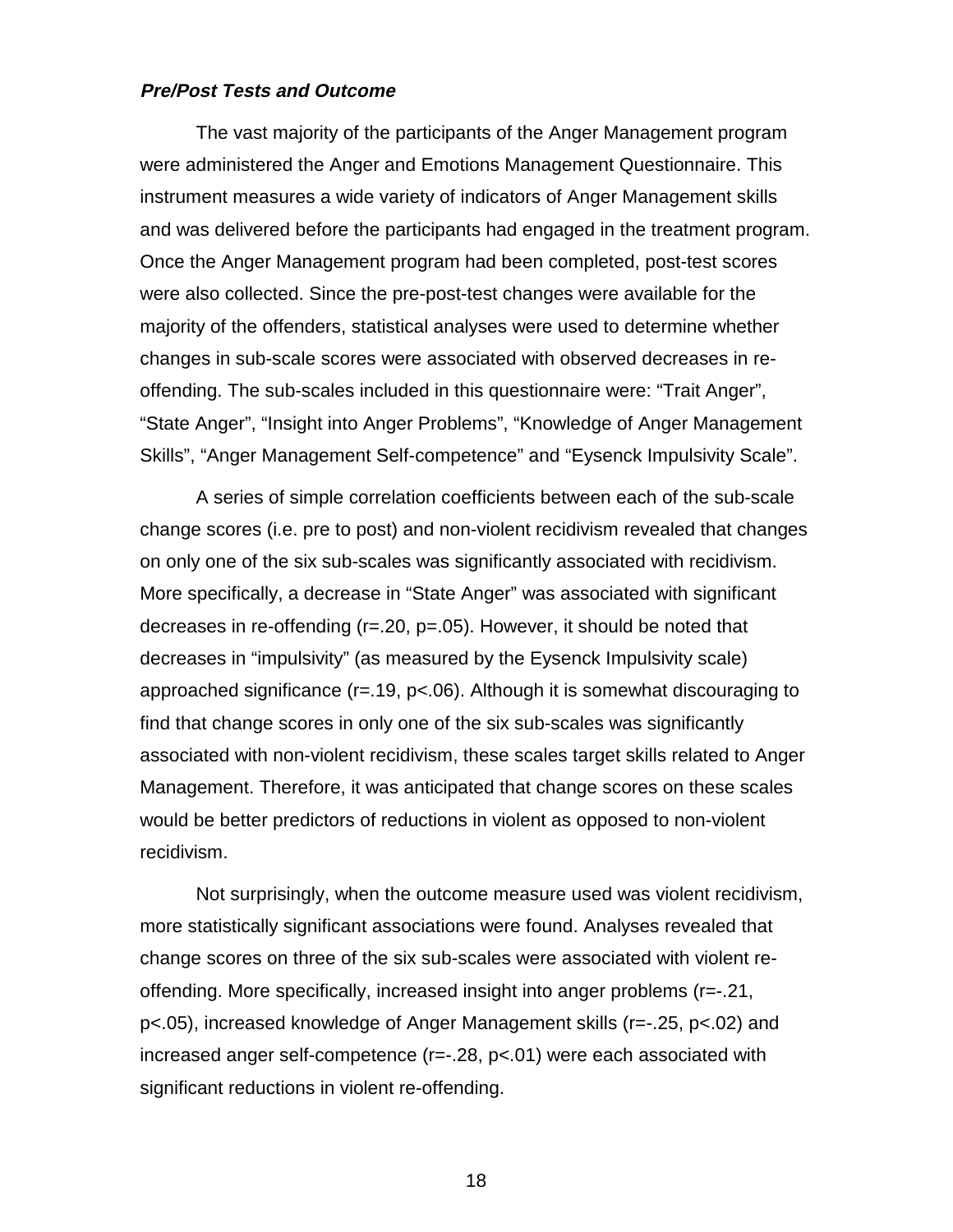#### **DISCUSSION**

The purpose of the present investigation was to provide a preliminary examination of the effectiveness of an institutional Anger Management program. The program was delivered to a sample of 110 adult male federal offenders who were matched to a comparison group on SIR group rating, age and incoming offence (where possible). The predictive utility of an "Anger and Emotions Management" Battery (including six sub-scales) was also examined.

Perhaps one of the most important findings of the present investigation was that the significant reductions in re-offending observed in the Anger Management completers was dependent, in part, upon the risk level of the treatment population. More specifically, significant reductions in both non-violent and violent re-offending occurred in the high-risk sample of offenders. These findings provide support for the use of Anger Management programs as effective correctional interventions. Also, the results provide support for the risk principle of case classification (Andrews & Bonta, 1998; Andrews, Bonta & Hoge, 1990) in that the higher-risk cases reflected the largest positive effects of treatment. Collectively, these results suggest that Anger Management is indeed an effective correctional intervention in terms of reducing re-offending, especially when provided to high-risk cases. These findings have important policy implications for individuals involved in delivering Anger Management programs as well as correctional administrators who are involved in other forms of offender treatment.

Correlating the various sub-scales of the "Anger and Emotions Management" Battery with non-violent and violent recidivism also provided some very interesting results. Pre-post change scores on only one of the six sub-scales (State Anger) was correlated with non-violent recidivism. The fact that change scores on only one of these sub-scales was associated with non-violent recidivism makes intuitive sense as the primary purpose of these scales is to assess attributes and skills related to aggressive or violent behavior. Therefore, it is not surprising that change scores on these scales would not be associated with criminal acts that are unrelated to the primary areas of assessment.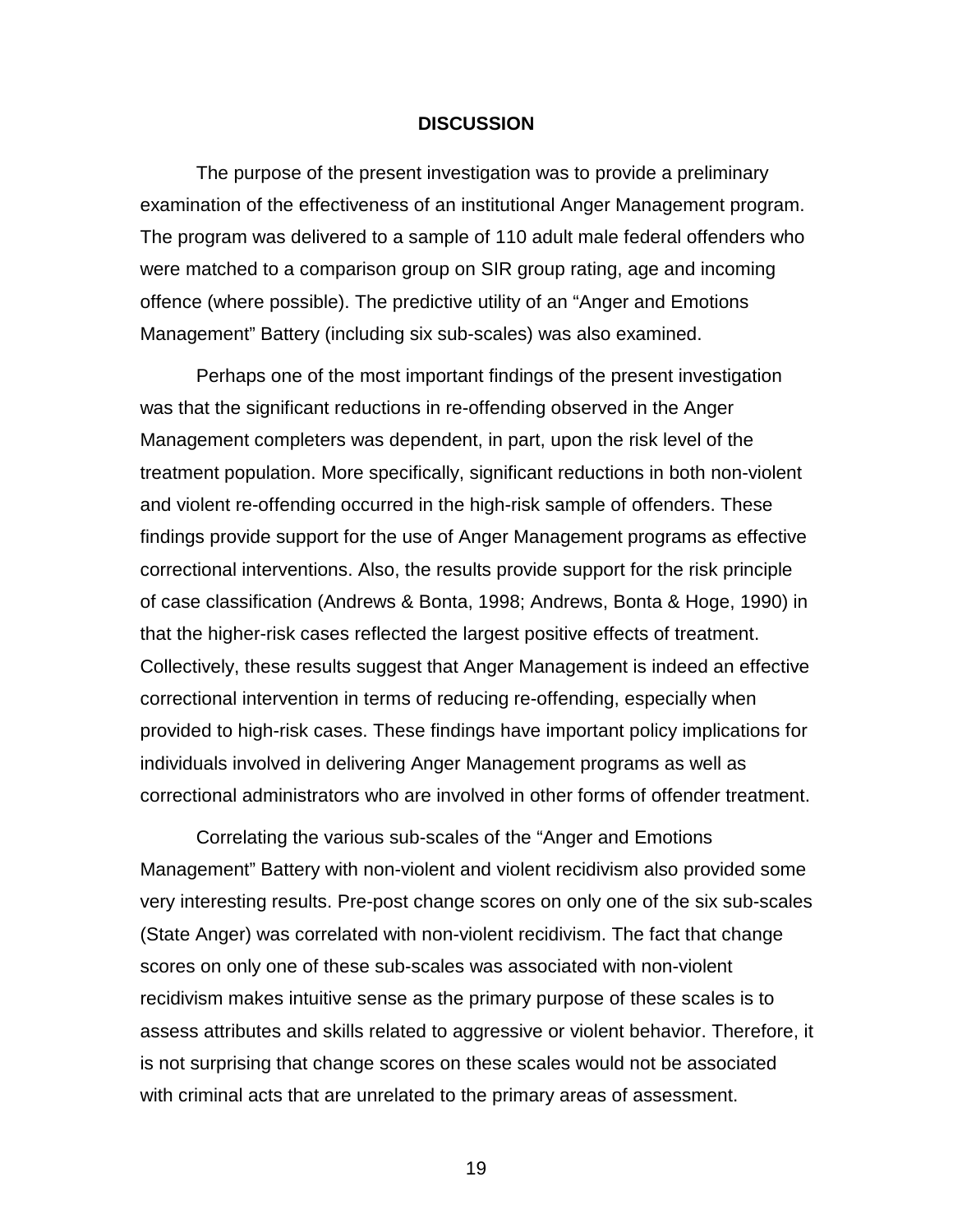The association between change scores on three of the sub-scales and violent recidivism for the Anger Management completers provides further support for the effectiveness of this program. These findings highlight an important point. By successfully associating the intermediate changes in the treatment targets to reduced violent re-offending, we are able to be more confident in attributing these reductions in re-offending to completion of the Anger Management program.

Results of the present investigation provide preliminary support for the effectiveness of Anger Management programming, especially for high-risk cases. Operational implications include ensuring comprehensive pre-treatment screening assessments where high-risk cases are assigned to Anger Management treatment and low-risk cases are diverted into lower intensity programs.

The present study has raised some important points for practitioners and researchers alike. First and foremost, the present investigation has illustrated that Anger Management programming is indeed an effective intervention strategy, especially for high-risk offenders. Second, when designing or evaluating a correctional treatment program, individuals must ensure that the risk level of the population is taken into consideration. For example, practitioners can assign high-risk cases into intensive treatment while transferring the low-risk cases to other services. Finally, the high proportion of Aboriginal offenders in the treatment group highlights the necessity of evaluating the effectiveness of this program for this particular offender population.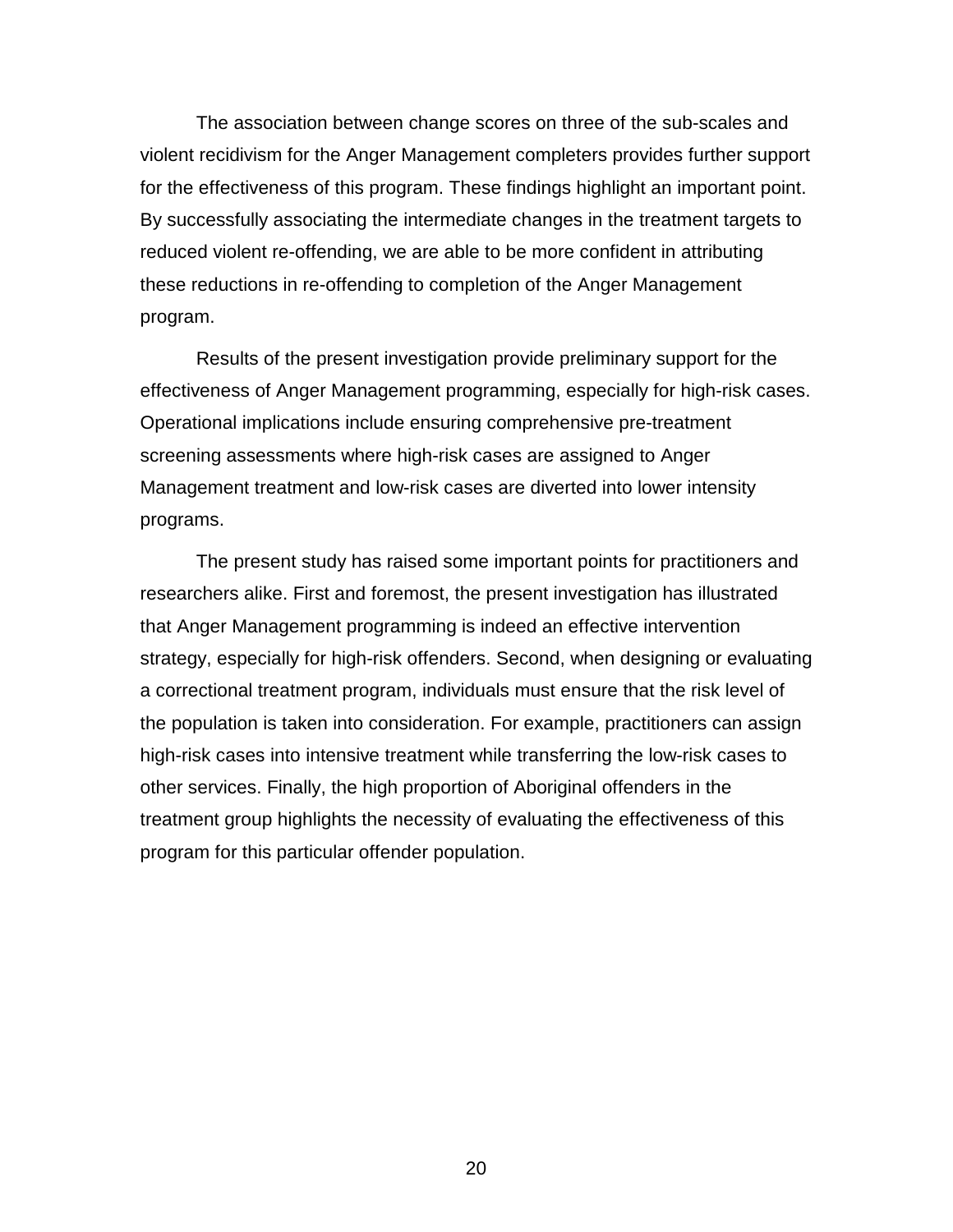Overall, the results of the present study are encouraging. Notably, however, confidence in the findings presented will be increased with replication of these results. Planned prospective research will examine the effectiveness of Anger Management programming in more detail, using both intermediate (e.g., institutional incidences) and long-term (i.e., recidivism) outcome measures for between-groups comparisons. Moreover, a comparison of Anger Management 'completers' to 'drop-outs' will provide some indices for appropriate pre-treatment screening.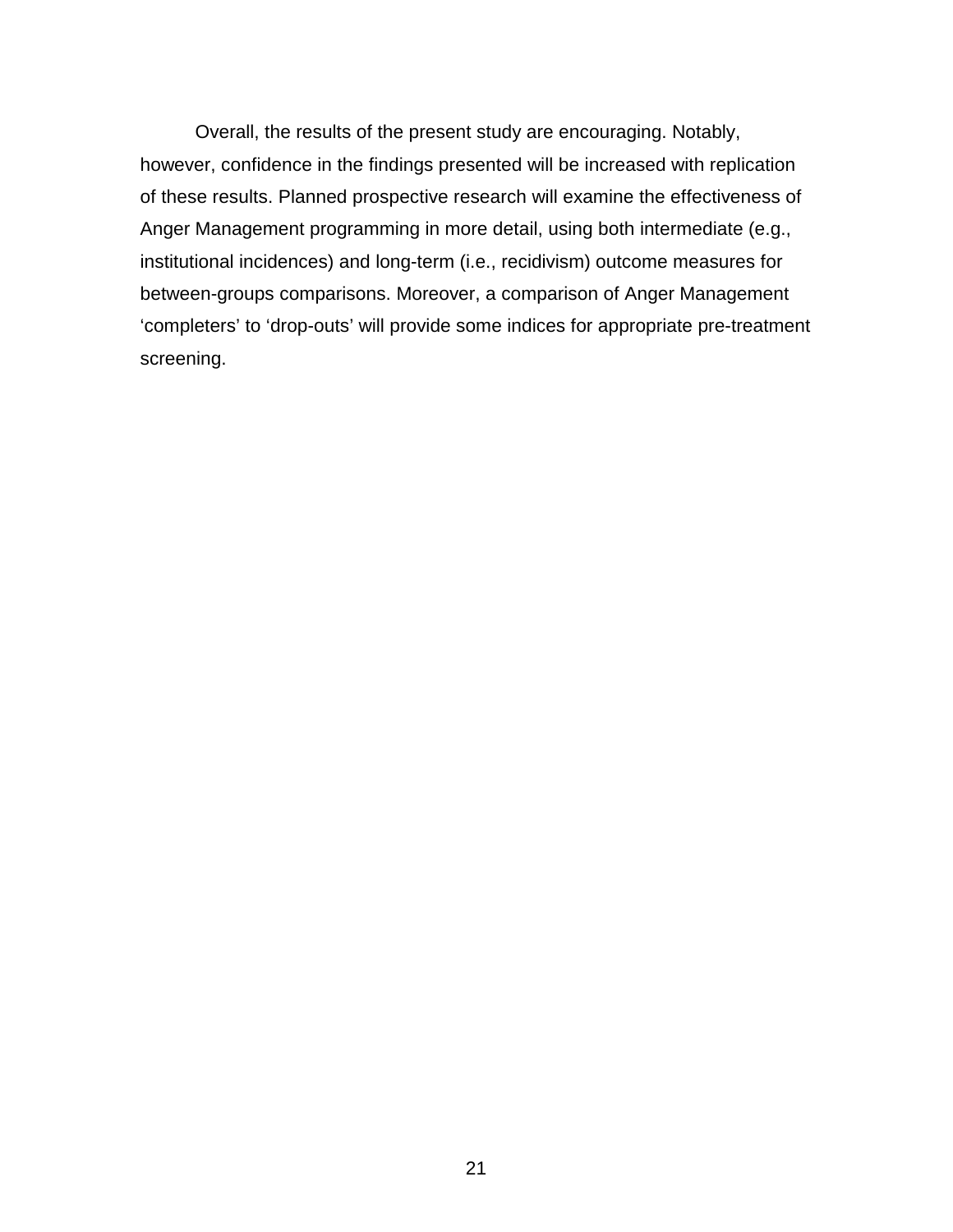#### **REFERENCES**

- Andrews, D.A. & Bonta, J. (1995). The Level of Service Inventory-Revised. Toronto: Multi-Health Systems.
- Andrews, D.A. & Bonta, J. (1998). The Psychology of Criminal Conduct. Second Edition. Cincinnati, OH: Anderson.
- Andrews, D.A., Bonta, J., & Hoge, R.D. (1990). Classification for effective rehabilitation: Rediscovering psychology. Criminal Justice and Behavior, 17, 19-52.
- Andrews, D.A., Dowden, C., & Gendreau, P. (under review). Clinically relevant and psychologically informed approaches to reduced re-offending: A meta-analytic study of human service, risk, need, responsivity and other concerns in justice contexts. Criminology.
- Andrews, D.A. & Kiessling, J.J. (1980). Program structure and effective correctional practices: A summary of the CaVIC research. In R.R. Ross & P. Gendreau (Eds.), Effective correctional treatment (pp. 439-463). Toronto: Butterworth.
- Correctional Service of Canada (1995). Persistently violent (non-sexual offenders: A program proposal. Research Report R-42. Ottawa: Author.
- Hughes, G. (1993). Anger Management program outcomes. Forum on Corrections Research, 5, 5-9.
- Hunter, D. (1993). Anger Management in the prison: An evaluation. Forum on Corrections Research, 5, 3-9.
- Johnson, H. & Boe, R. (1997). Violent crime trends in Canada since 1983. Forum on Corrections Research, 9, 2-7.
- Marquis, H.A., Bourgon, G.A., Armstrong, B., & Pfaff (1996). Reducing recidivism through institutional treatment programs. Forum on Corrections Research, 8, 3-5.
- Motiuk, L.L. (1997). Classification for correctional programming: The Offender Intake Assessment (OIA) process. Forum on Corrections Research, 9, 18- 22.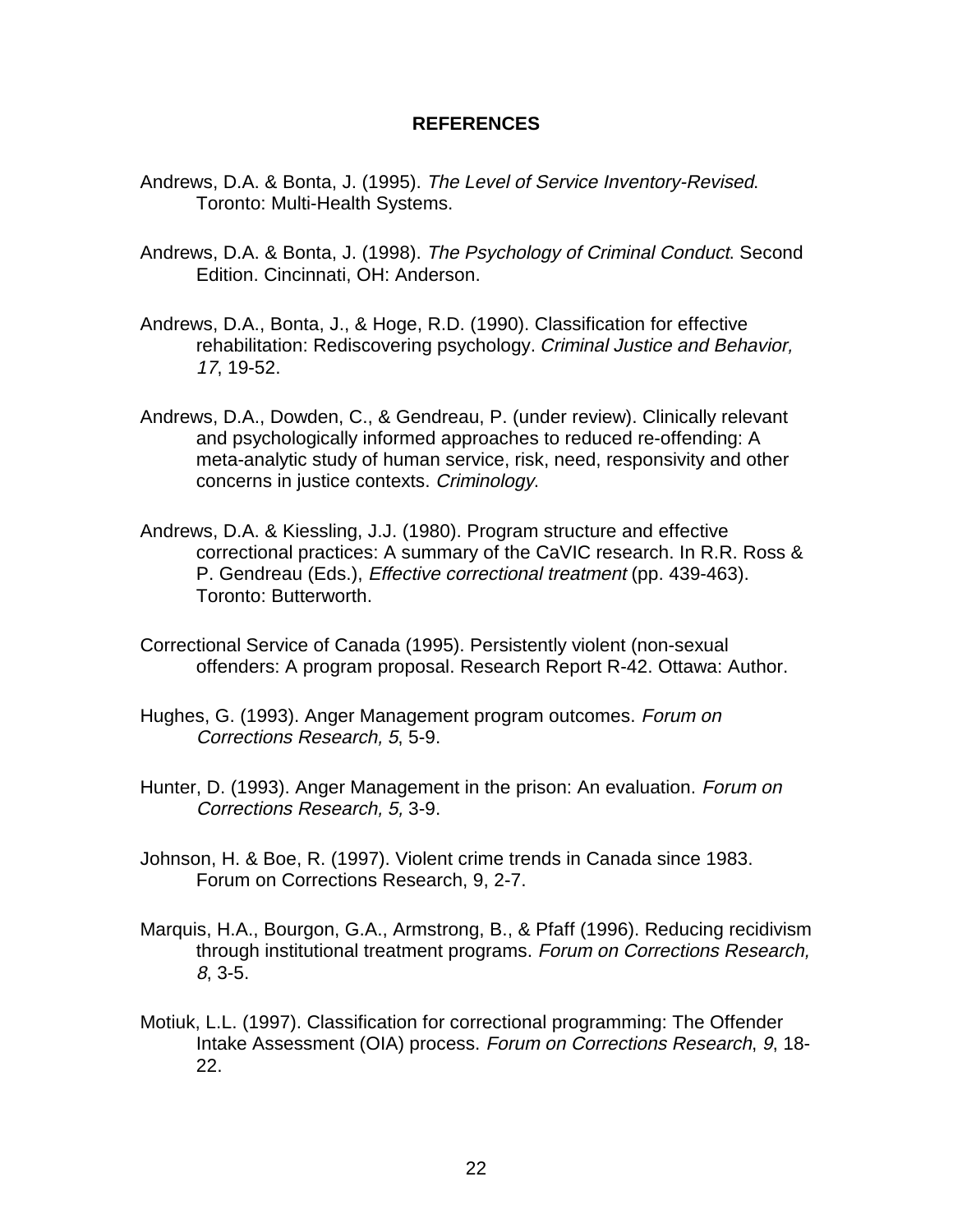- Motiuk, L.L., & Belcourt, R. (1997). Profiling federal offenders with violent offences. Forum on Corrections Research, 9, 8-13.
- Nuffield, J. (1982). Parole Decision-making in Canada: Research toward decision guidelines. Ottawa: Communications Division.
- Smiley, W.C., Mulloy, R. & Brown, C. (1997). Treatment and violent offenders: Reducing the risk to reoffend. Forum on Corrections Research, 9, 44-47.
- Serin, R.C. (1994). Treating violent offenders: A review of current practices. Research Report R-38. Ottawa: Correctional Service of Canada.
- Serin, R.C. & Brown, S.L. (1997). Treatment programs for offenders with violent histories: A national survey. Forum on Corrections Research, 9, 35-38.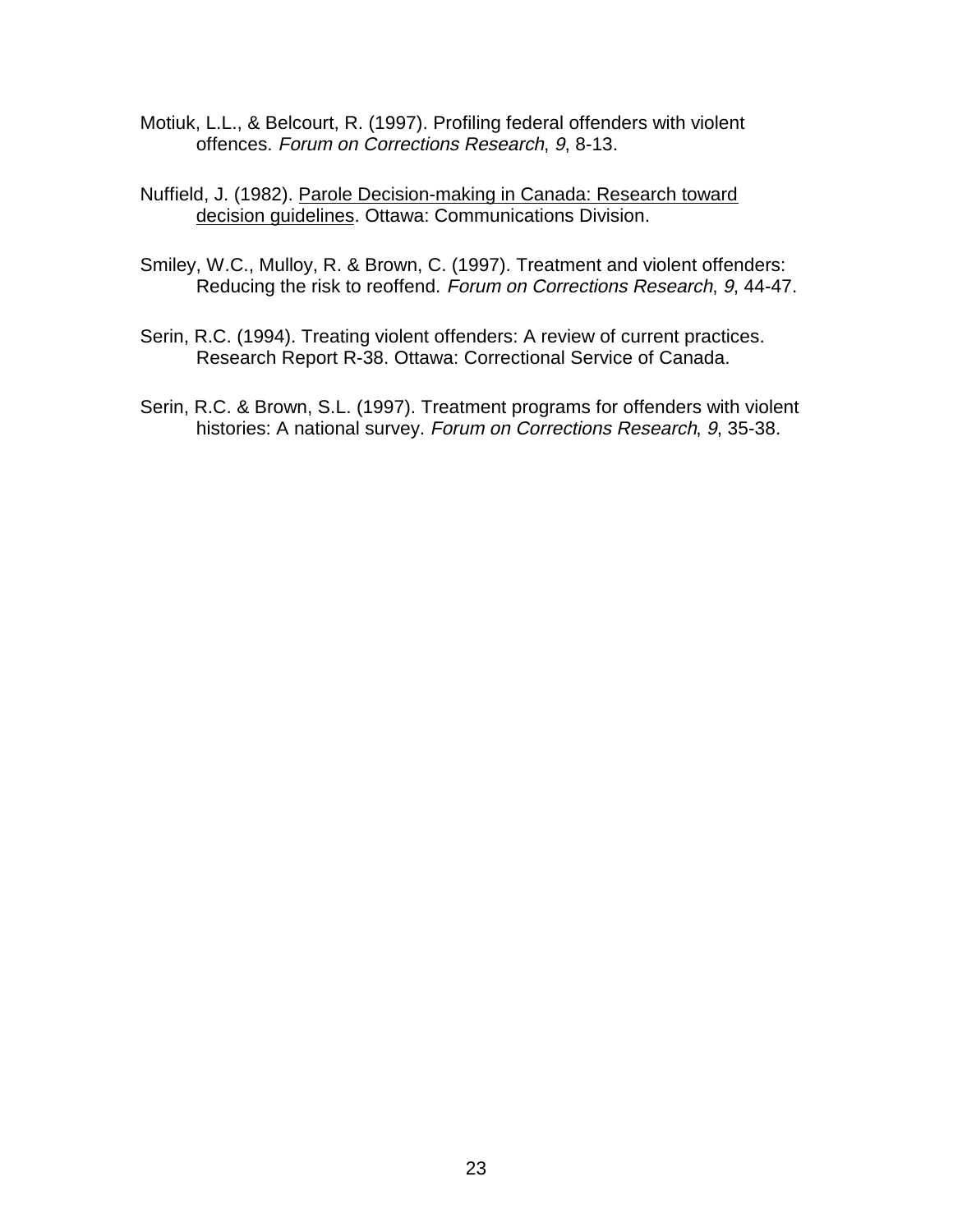## **APPENDIX A**

## **Coding Manual for Official Criminal Convictions**

**FPS \_\_\_\_\_\_\_\_\_\_\_\_\_\_\_\_\_\_\_\_\_**

## **Official Criminal History Record:**

Enter the number of offenses (i.e. charges and convictions) for each individual crime. If there are none, enter 0. This section is to be coded exclusively from the official records contained in CPIC files, and includes only charges and convictions **prior to** admission date.

## Nonviolent Offenses

- 1. \_ \_ Theft, break & enter, possession of housebreaking tools, possession of stolen property, theft of telecommunications, disguise with intent, forcible entry, unlawfully in a dwelling house.
- 2.  $\equiv$  Drug offenses (i.e., possession and trafficking).
- 3. \_\_ \_\_ Criminal negligence (includes serious driving offenses such as impaired or dangerous driving, failure to stop at the scene of an accident, hit- and run).
- 4. \_ Fraud, forgery, false pretenses, impersonation, uttering, possession of stolen credit card.
- 5. \_\_ \_ Escape, unlawfully at large, prison breach.
- 6. \_ cbstruction of justice, perjury, contempt of court, resist arrest, give -<br>contrary evidence.
- 7. \_ \_ Fail to appear in court, fail to comply with recognizance, fail to comply with probation order, breach of probation, breach of recognizance.
- 8. \_ \_ Miscellaneous offenses: vandalism, causing a disturbance, mischief, willful damage, trespassing, conspiracy to commit a non-violent offence, vagrancy, prostitution, minor driving offenses (e.g., driving while license suspended), public intoxication.
- 9. Date of first non-violent offence (yymmdd)  $\frac{1}{\sqrt{2}}$ .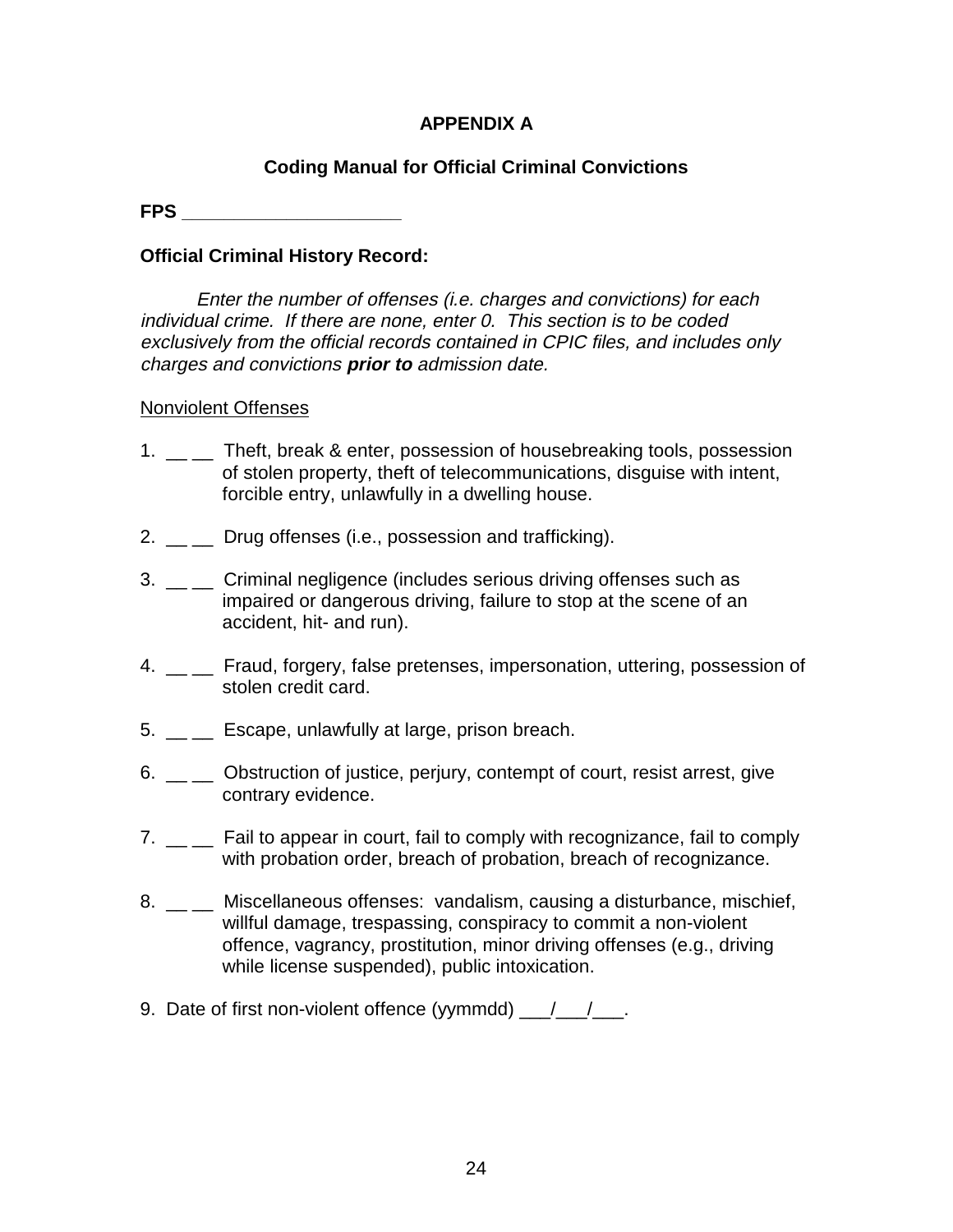## Violent Offenses

- 10. \_\_ \_\_ Robbery, armed robbery, robbery with violence, extortion.
- 11. \_\_ \_\_ Arson, firesetting.
- 12. \_\_ \_ Uttering threats, participation in riot, intimidation.
- 13. \_\_ \_ Assault, assault causing bodily harm, wounding with intent, malicious wounding.
- 14. \_\_ \_ Possession of a weapon, possession of explosives, pointing a firearm.
- 15. \_\_ \_ Kidnapping, abduction, forcible confinement, forcible seizure.
- 16. \_\_ \_\_ Violent sex offenses (e.g., sexual assault)
- 17. \_\_ \_\_ Manslaughter.
- 18. Attempted murder, conspiracy to commit murder.
- 19. \_\_ \_\_ Second degree murder.
- 20. \_\_ \_\_ First degree murder.
- 21. Date of first violent offence (yymmdd)  $\frac{1}{\sqrt{2}}$

## **Current (admitting) Offence(s):**

Enter the number of offenses (i.e. charges and convictions) for each individual crime. If there are none, enter 0. This section is to be coded exclusively from the official records contained in CPIC files, and includes only charges and convictions in current term.

## Nonviolent Offenses

- 1. \_ \_ Theft, break & enter, possession of housebreaking tools, possession of stolen property, theft of telecommunications, disguise with intent, forcible entry, unlawfully in a dwelling house.
- 2.  $\Box$  Drug offenses (i.e., possession and trafficking).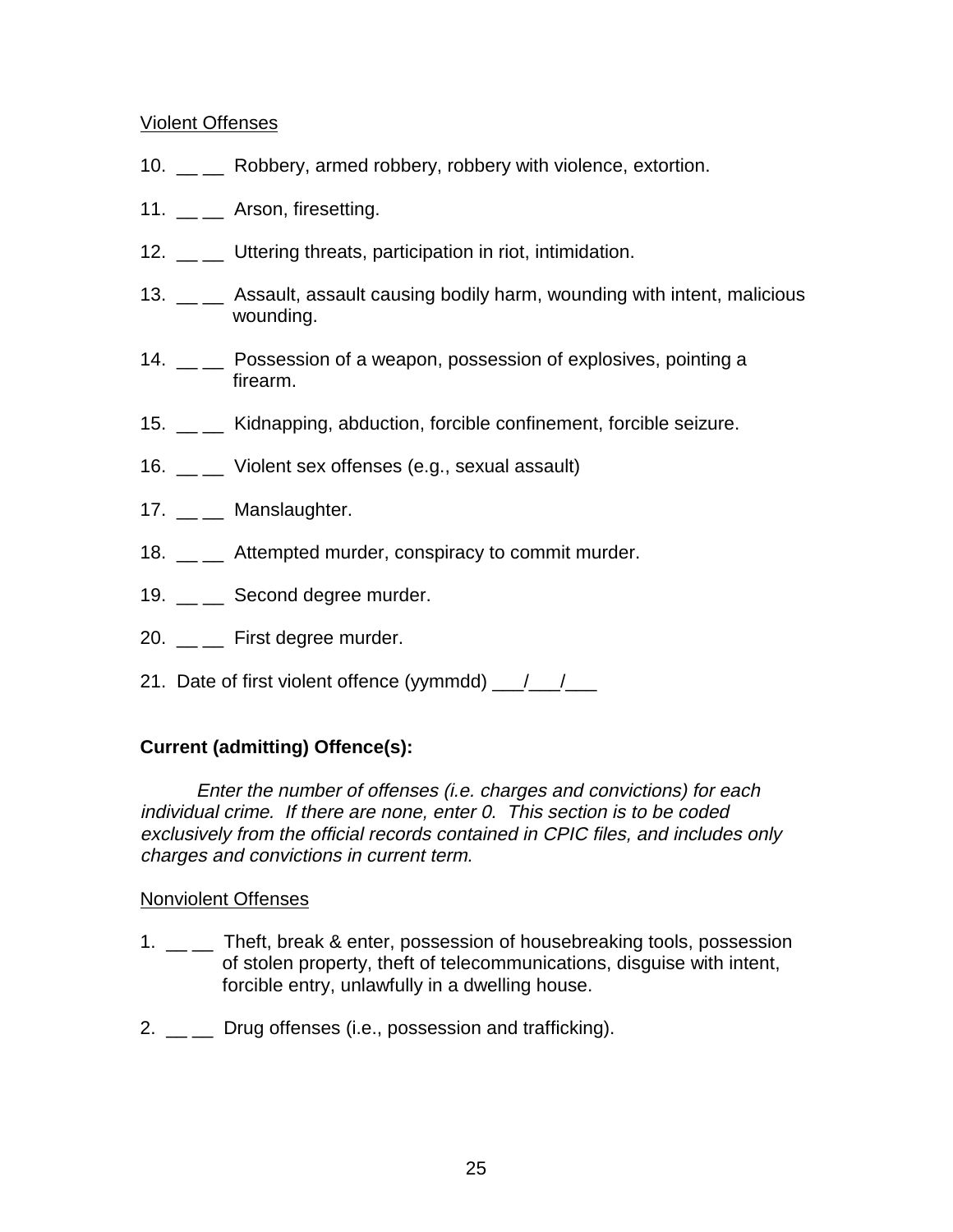- 3. \_ \_ Criminal negligence (includes serious driving offenses such as impaired or dangerous driving, failure to stop at the scene of an accident, hit- and run).
- 4. \_ Fraud, forgery, false pretenses, impersonation, uttering, possession of stolen credit card.
- 5. \_\_ \_ Escape, unlawfully at large, prison breach.
- 6. \_ cobstruction of justice, perjury, contempt of court, resist arrest, give contrary evidence.
- 7. \_ \_ Fail to appear in court, fail to comply with recognizance, fail to comply with probation order, breach of probation, breach of recognizance.
- 8. \_ miscellaneous offenses: vandalism, causing a disturbance, mischief, willful damage, trespassing, conspiracy to commit a non-violent offence, vagrancy, prostitution, minor driving offenses (e.g., driving while license suspended), public intoxication.

#### Violent Offenses

- 9. \_ Robbery, armed robbery, robbery with violence, extortion.
- 10. \_\_ \_\_ Arson, firesetting.
- 11. \_\_ \_ Uttering threats, participation in riot, intimidation.
- 12. \_\_ \_ Assault, assault causing bodily harm, wounding with intent, malicious wounding.
- 13. \_\_ \_ Possession of a weapon, possession of explosives, pointing a firearm.
- 14. \_\_ \_ Kidnapping, abduction, forcible confinement, forcible seizure.
- 15. \_\_ \_\_ Violent sex offenses (e.g., sexual assault)
- 16. Manslaughter.
- 17. \_\_ \_ Attempted murder, conspiracy to commit murder.
- 18. \_\_ \_\_ Second degree murder.
- 19.  $\frac{1}{2}$  First degree murder.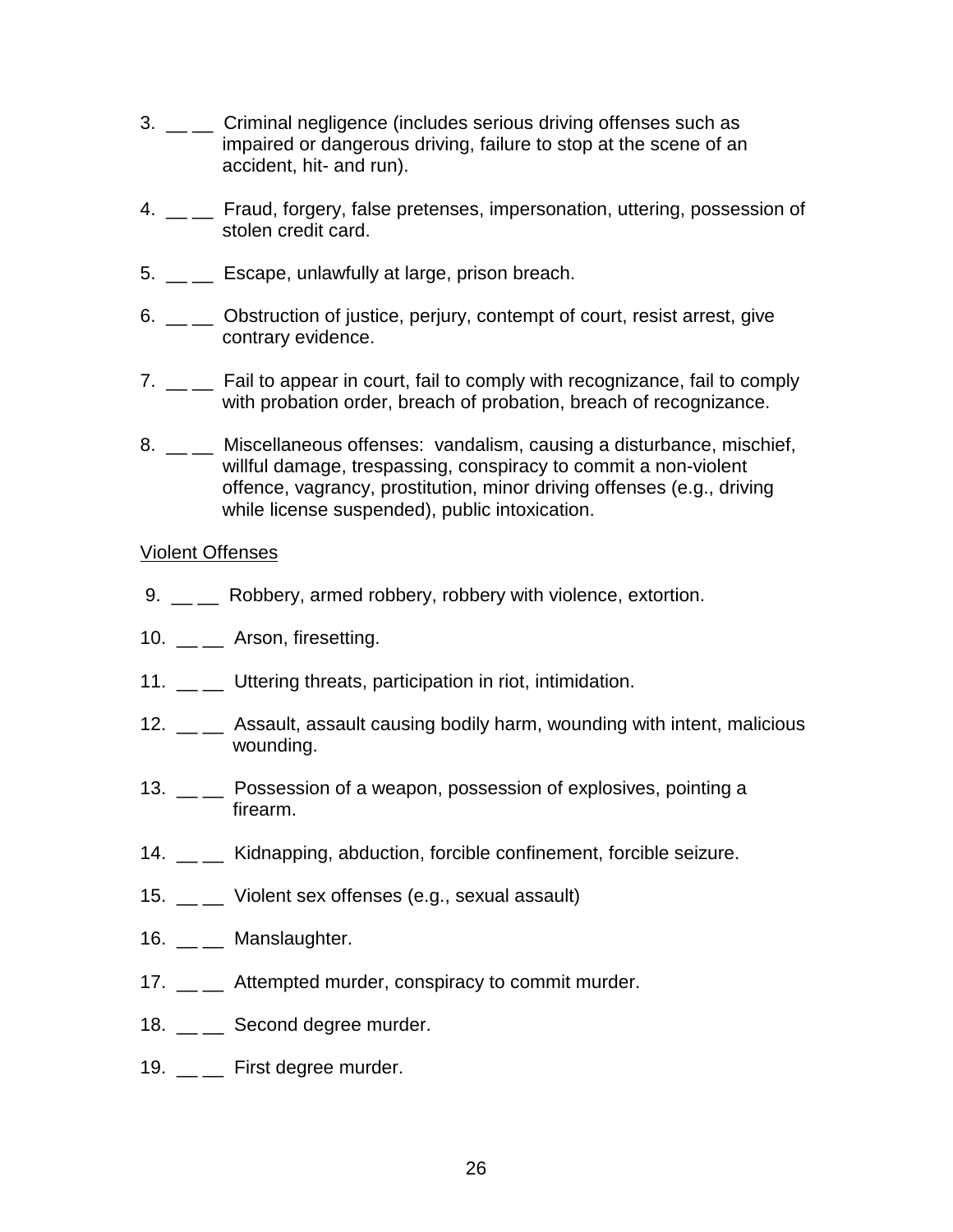## **Official Recidivism:**

Enter the number of offenses (i.e. charges and convictions) for each individual crime. If there are none, enter 0. This section is to be coded exclusively from the official records contained in CPIC files, and includes only charges and convictions **after release** date.

## Nonviolent Offenses

- 1. \_\_ \_ Theft, break & enter, possession of housebreaking tools, possession of stolen property, theft of telecommunications, disguise with intent, forcible entry, unlawfully in a dwelling house.
- 2. Drug offenses (i.e., possession and trafficking).
- 3. \_\_ \_ Criminal negligence (includes serious driving offenses such as impaired or dangerous driving, failure to stop at the scene of an accident, hit- and run).
- 4. \_ \_ Fraud, forgery, false pretenses, impersonation, uttering, possession of stolen credit card.
- 5. \_\_ \_\_ Escape, unlawfully at large, prison breach.
- 6. \_\_ \_\_ Obstruction of justice, perjury, contempt of court, resist arrest, give contrary evidence.
- 7. \_ \_ Fail to appear in court, fail to comply with recognizance, fail to comply with probation order, breach of probation, breach of recognizance.
- 8. \_\_ \_ Miscellaneous offenses: vandalism, causing a disturbance, mischief, willful damage, trespassing, conspiracy to commit a non-violent offence, vagrancy, prostitution, minor driving offenses (e.g., driving while license suspended), public intoxication.
- 9. Date of first non-violent recidivism (yymmdd) \_\_/\_\_/\_\_\_.

#### Violent Offenses

- 10. \_\_ \_ Robbery, armed robbery, robbery with violence, extortion.
- 11. \_\_ \_\_ Arson, firesetting.
- 12. \_ Uttering threats, participation in riot, intimidation.
- 13. \_\_ \_\_ Assault, assault causing bodily harm, wounding with intent, malicious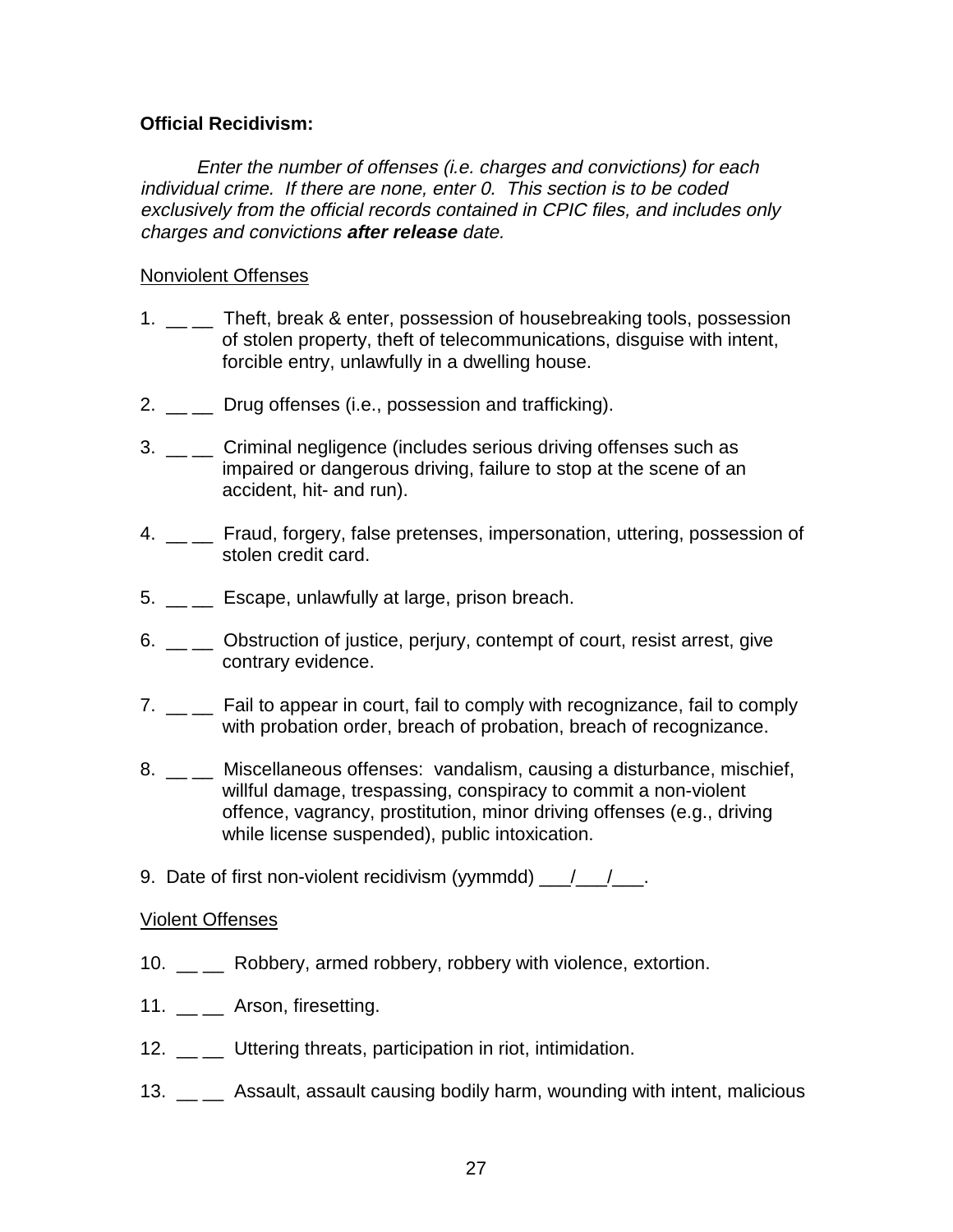wounding.

- 14. \_\_ \_ Possession of a weapon, possession of explosives, pointing a firearm.
- 15. \_\_ \_\_ Kidnapping, abduction, forcible confinement, forcible seizure.
- 16. \_\_ \_\_ Violent sex offenses (e.g., sexual assault)
- 17. \_\_ \_\_ Manslaughter.
- 18. \_\_ \_ Attempted murder, conspiracy to commit murder.
- 19. \_\_ \_\_ Second degree murder.
- 20. \_\_ \_ First degree murder.
- 21. Date of first violent recidivism (yymmdd)  $\frac{1}{\sqrt{2}}$
- 22. Date of first revocation (yymmdd)  $\frac{1}{2}$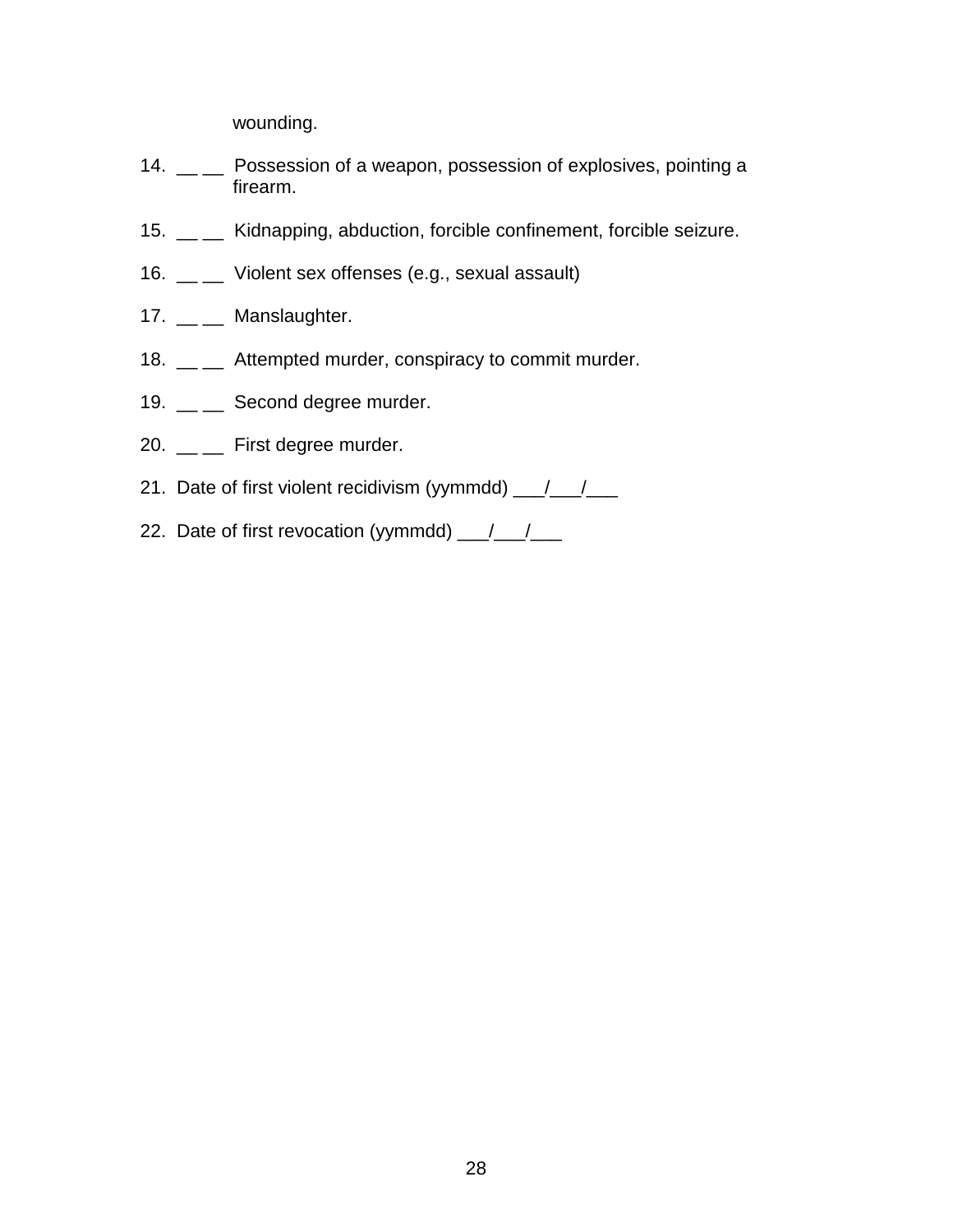## **APPENDIX B**

## **Listing of all Need Indicators as Assessed by the Offender Intake Assessment Process**

## i) Education / Employment Indicators

- 1) Has less than grade 8
- 2) Has less than grade 10
- 3) Has no high school diploma
- 4) Finds learning difficult
- 5) Has learning disabilities
- 6) Has physical problems which interfere with learning
- 7) Has memory problems
- 8) Has concentration problems
- 9) Has problems with reading
- 10) Has problems writing
- 11) Has problems with numeracy
- 12) Has difficulty comprehending instructions
- 13) Lacks a skill area/trade/profession
- 14) Dissatisfied with skill area/trade/profession
- 15) Has physical problems that interfere with work
- 16) Unemployed at time of arrest
- 17) Unemployed 90% or more
- 18) Unemployed 50% or more
- 19) Has an unstable job history
- 20) Often shows up late for work
- 21) Has poor attendance record
- 22) No employment history
- 23) Has difficulty meeting workload requirements
- 24) Lacks initiative
- 25) Has quit a job without another
- 26) Has been laid off from work
- 27) Has been fired from a job
- 28) Salary has been insufficient
- 29) Lacks employment benefits
- 30) Jobs lack security
- 31) Has difficulty with co-workers
- 32) Has difficulty with supervisors
- 33) Prior vocational assessment(s)
- 34) Has participated in employment programs
- 35) Completed an occupational development program
- ii) Marital Family Indicators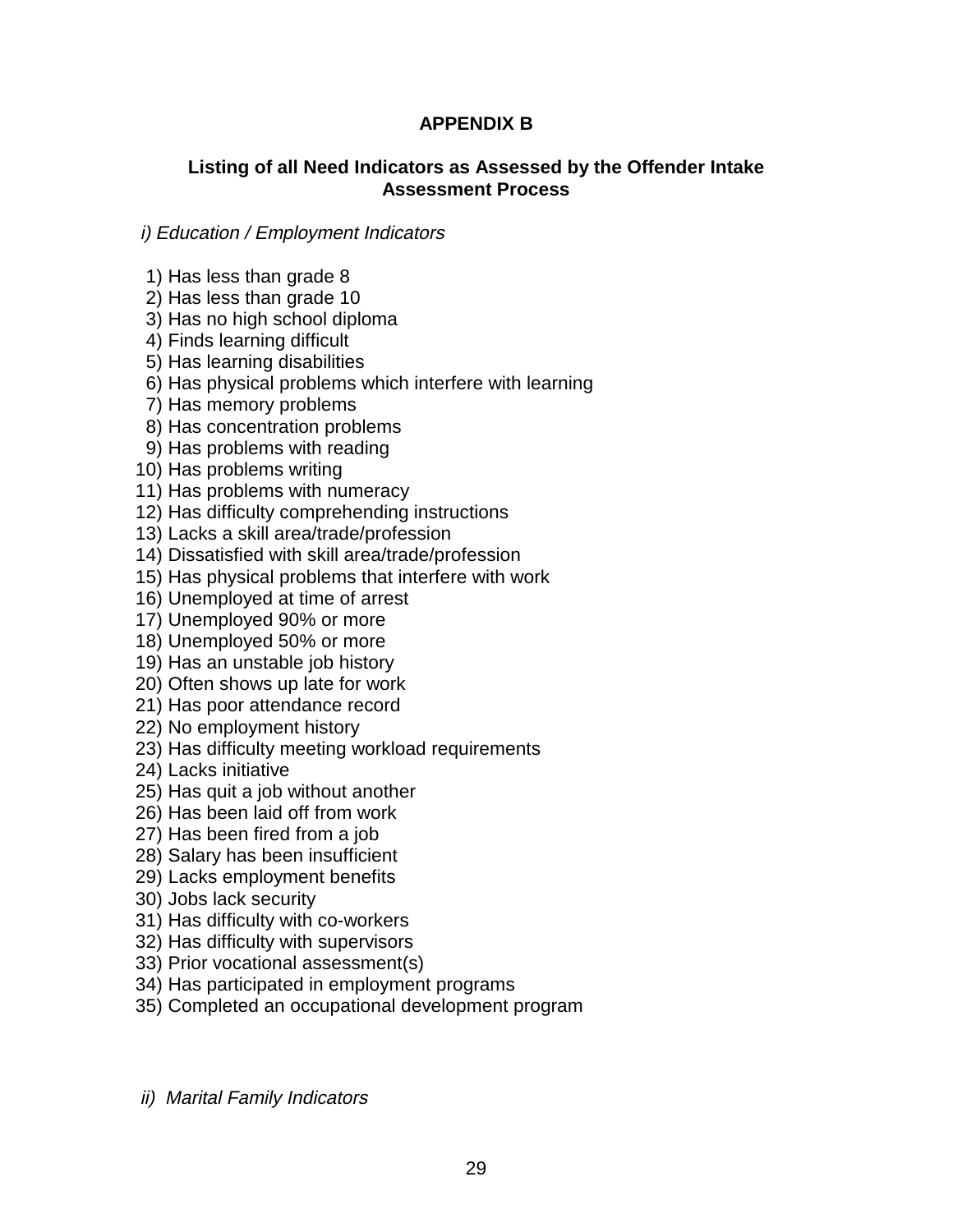- 1) Childhood lacked family ties
- 2) Mother absent during childhood
- 3) Maternal relations negative as a child
- 4) Father absent during childhood
- 5) Paternal relations negative as a child
- 6) Parents relationship dysfunctional during childhood
- 7) Spousal abuse during childhood
- 8) Sibling relations negative during childhood
- 9) Other relative(s) relations negative during childhood
- 10) Family members involved in crime
- 11) Currently single
- 12) Has been married/common law in the past
- 13) Dissatisfied with current relationship
- 14) Money problems affect relationship(s) past/present
- 15) Sexual problems affect relationship(s) past/present
- 16) Communication problems affects the relationship(s)
- 17) Has been a victim of spousal abuse
- 18) Has been a perpetrator of spousal abuse
- 19) Has no parenting responsibilities
- 20) Unable to handle parenting responsibilities
- 21) Unable to control the child's behaviour appropriately
- 22) Perceives self as unable to control the child's behaviour
- 23) Supervises child improperly
- 24) Does not participate in activities with the child
- 25) Lacks an understanding of child development
- 26) Family is unable to get along as a unit
- 27) Has been arrested for child abuse
- 28) Has been arrested for incest
- 29) Prior marital/family assessment(s)
- 30) Has participated in marital/family therapy
- 31) Has completed a marital/family intervention program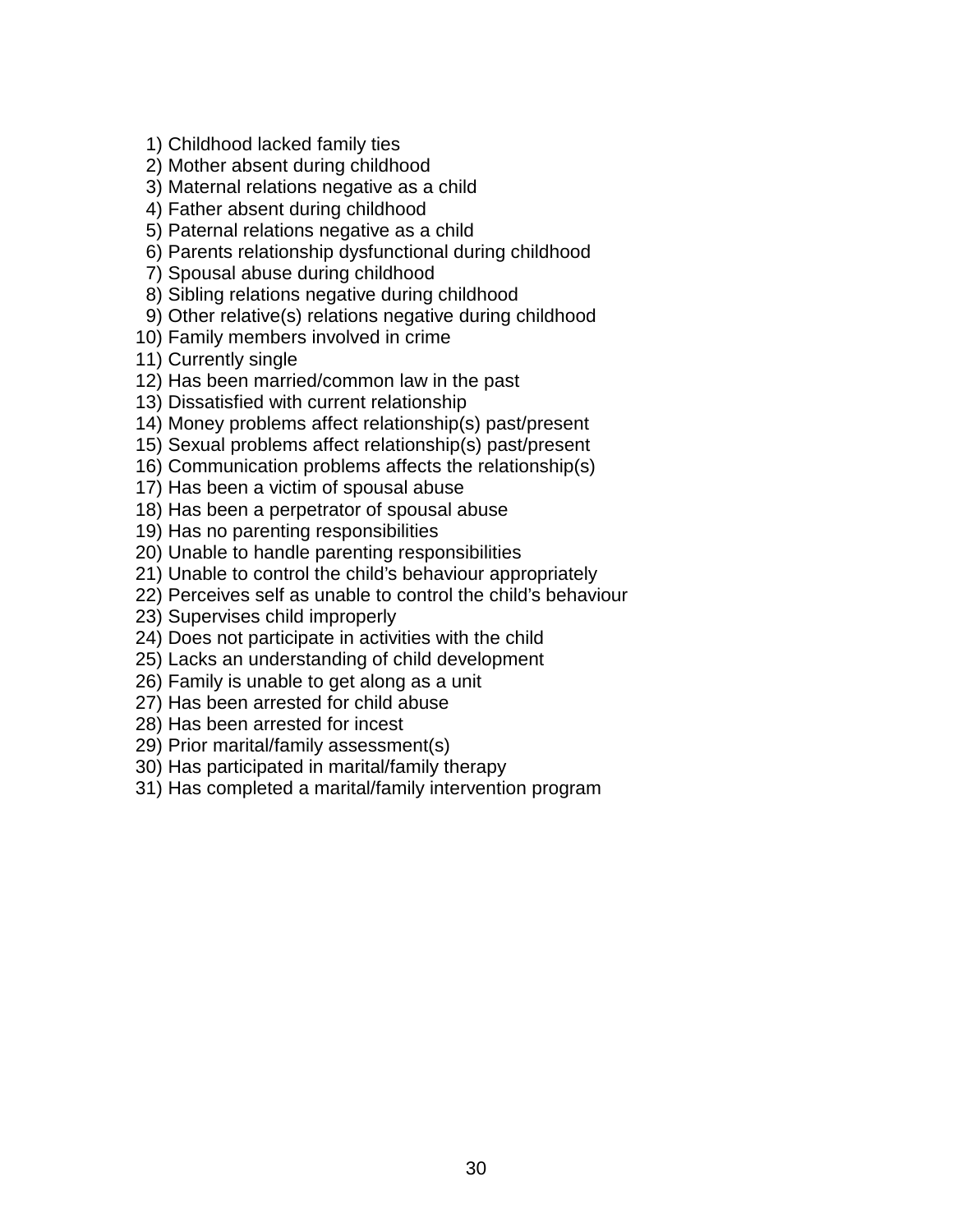## iii) Associates / Social Interaction Indicators

- 1) Socially Isolated
- 2) Associates with substance abusers
- 3) Many criminal acquaintances
- 4) Mostly criminal friends
- 5) Has been affiliated with a gang
- 6) Resides in a criminogenic area
- 7) Unattached to any community groups
- 8) Relations are described as predatory
- 9) Often victimized in social relations
- 10) Easily influenced by others
- 11) Has difficulty communicating with others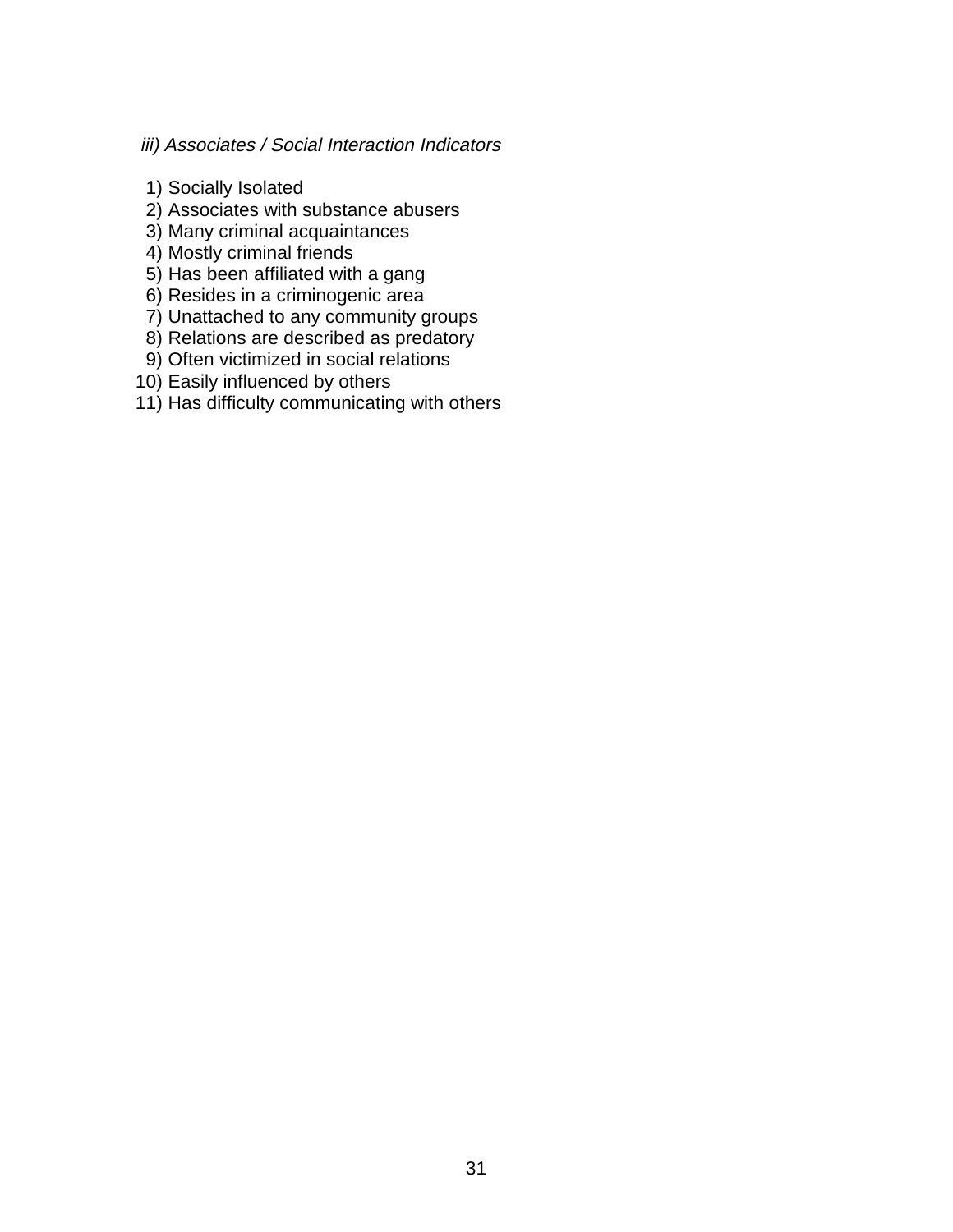#### iv) Substance Abuse Indicators

- 1) Abuses alcohol
- 2) Began drinking at an early age
- 3) Drinks on a regular basis
- 4) Has a history of drinking binges
- 5) Has combined the use of alcohol and drugs
- 6) Drinks to excess during leisure time
- 7) Drinks to excess in social situations
- 8) Drinks to relieve stress
- 9) Drinking interferes with employment
- 10) Drinking interferes with marital / family relations
- 11) Drinking interferes with social relations
- 12) Drinking has resulted in law violations
- 13) Drinking interferes with health
- 14) Abuses drugs
- 15) Began using drugs at an early age
- 16) Used drugs on a regular basis
- 17) Has gone on drug-taking sprees
- 18) Has combined the use of different drugs
- 19) Uses drugs during leisure time
- 20) Uses drugs in social situations
- 21) Uses drugs to relieve stress
- 22) Drug use interferes with employment
- 23) Drug use interferes with marital / family relations
- 24) Drug use interferes with social relations
- 25) Drug use has resulted in law violations
- 26) Drug use interferes with health
- 27) Prior substance abuse assessments
- 28) Has participated in substance abuse treatment
- 29) Has completed substance abuse treatment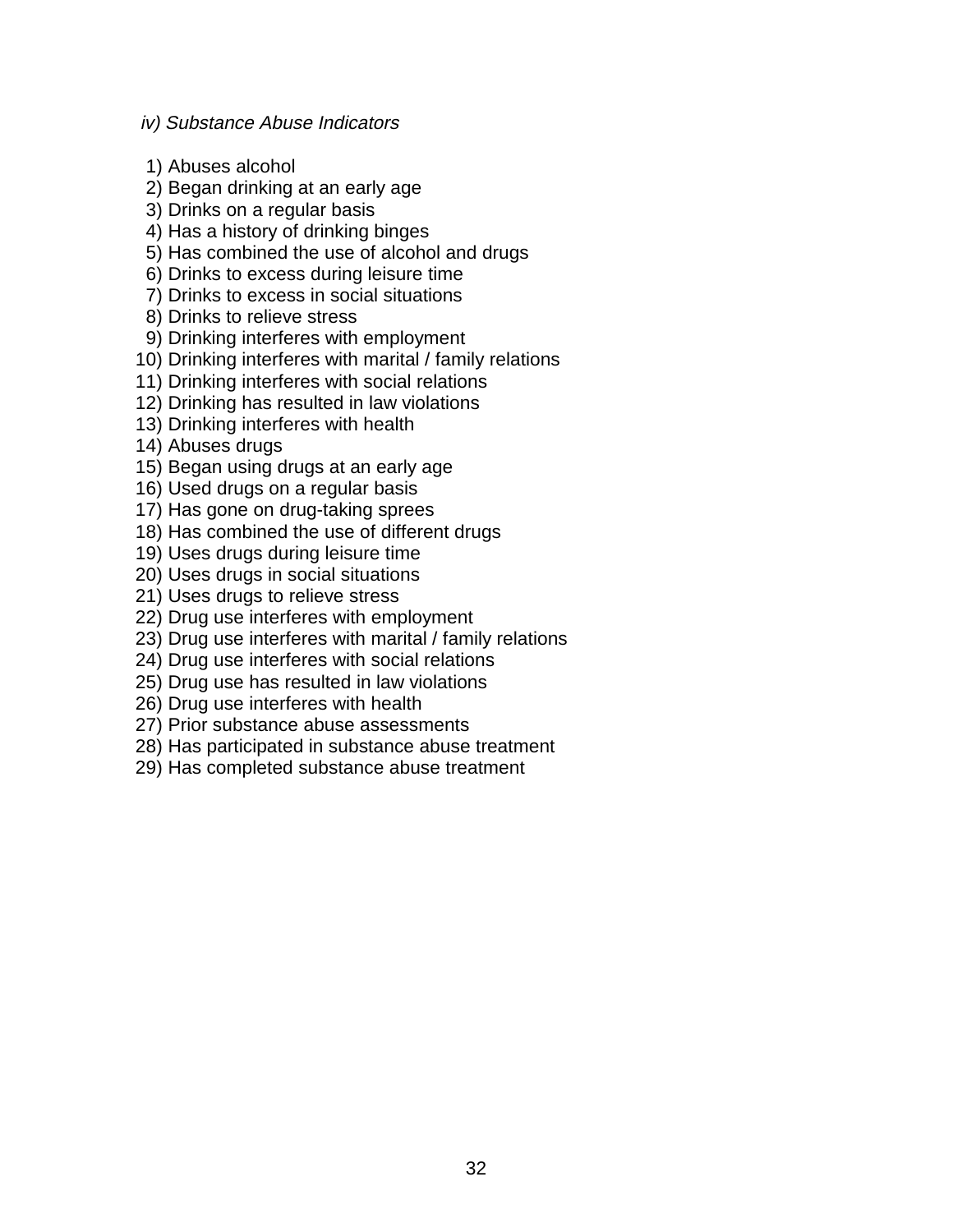#### v) Community Functioning Indicators

- 1) Has unstable accommodation
- 2) Residence is poorly maintained
- 3) Has poor self-presentation
- 4) Has poor hygiene
- 5) Has physical problems
- 6) Had dental problems
- 7) Has dietary problems
- 8) Difficulty meeting bill payments
- 9) Has outstanding debts
- 10) Has no bank account
- 11) Has no credit
- 12) Has no collateral
- 13) Has problems writing
- 14) Unable to express self verbally
- 15) Has no hobbies
- 16) Does not participate in organized activities
- 17) Unaware of social services
- 18) Has used social assistance
- 19) Prior assessment for community functioning
- 20) Has participated in a community skills program
- 21) Has completed a community skills program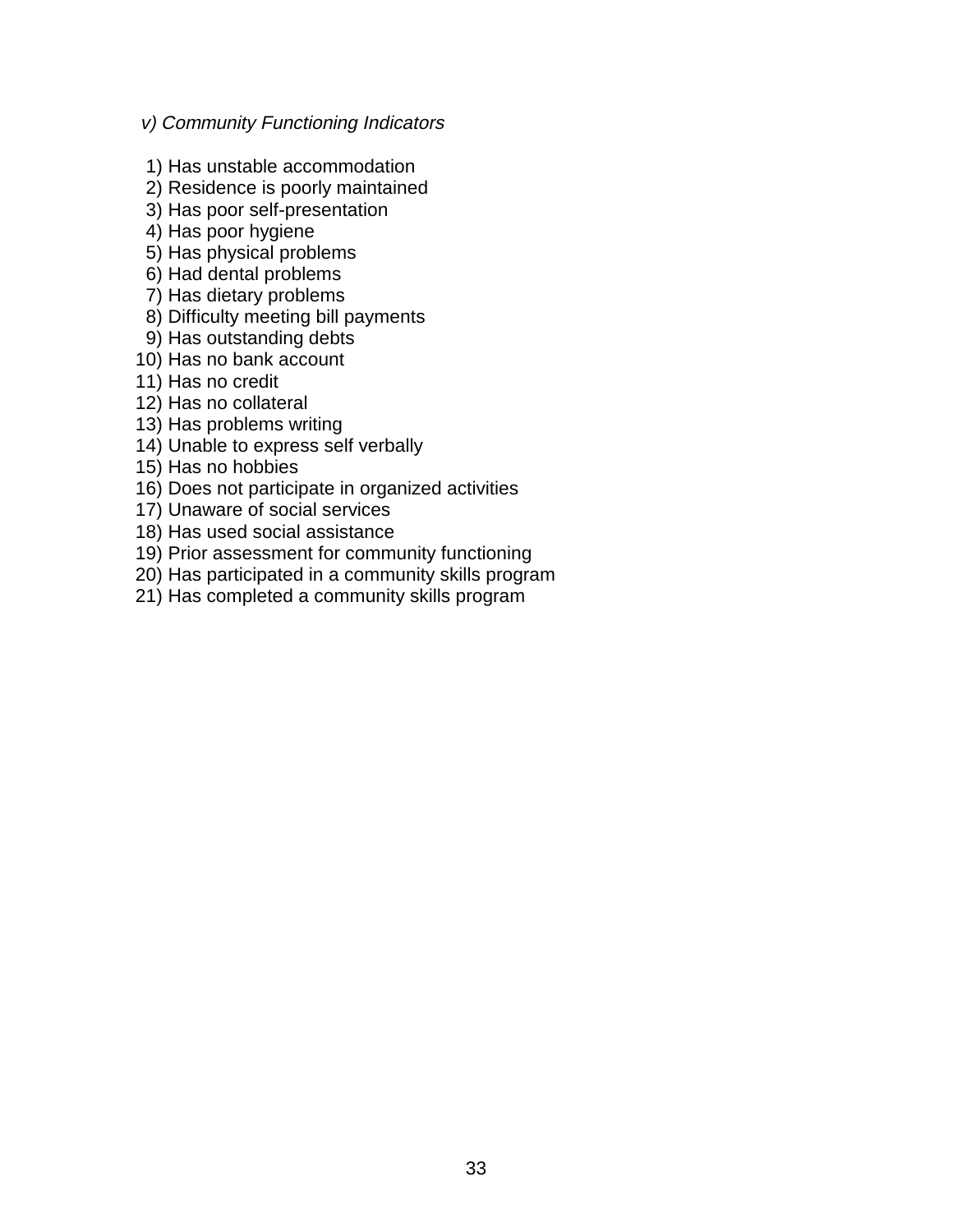## vi) Personal / Emotional Orientation Indicators

- 
- 2) Physical prowess problematic prior to admission
- 
- 
- 5) Religion is problematic
- 6) Gang member
- 7) Unable to recognize problem areas
- 8) Has difficulties solving interpersonal problems
- 9) Unable to generate choices
- 10) Unaware of consequences
- 11) Goal setting is unrealistic
- 12) Has disregard for others
- 13) Socially unaware
- 14) Impulsive
- 15) Incapable of understanding the feelings of others
- 16) Narrow and rigid thinking
- 17) Aggressive
- 18) Assertion problem
- 19) Copes with stress poorly
- 20) Poor conflict resolution
- 21) Manages time poorly
- 22) Gambling is problematic
- 23) Has low frustration tolerance
- 24) Hostile
- 25) Worries unreasonably
- 26) Takes risks inappropriately
- 27) Thrill-seeking
- 28) Non-reflective
- 29) Not conscientious
- 30) Manipulative
- 31) Has difficulty performing sexually
- 32) Sexual identity problem
- 33) Inappropriate sexual preference(s)
- 34) Sexual attitudes are problematic
- 35) Low mental functioning
- 36) Diagnosed as disordered in the past
- 37) Diagnosed as disordered currently
- 38) Prior personal / emotional assessments
- 39) Prescribed medication in the past
- 40) Prescribed medication currently
- 41) Past hospitalization
- 42) Current hospitalization
- 43) Received outpatient services in the past
- 1) Feels especially self-important 44) Received outpatient services
- 3) Family ties are problematic 45) Past program participation
- 4) Ethnicity is problematic 46) Current program participation